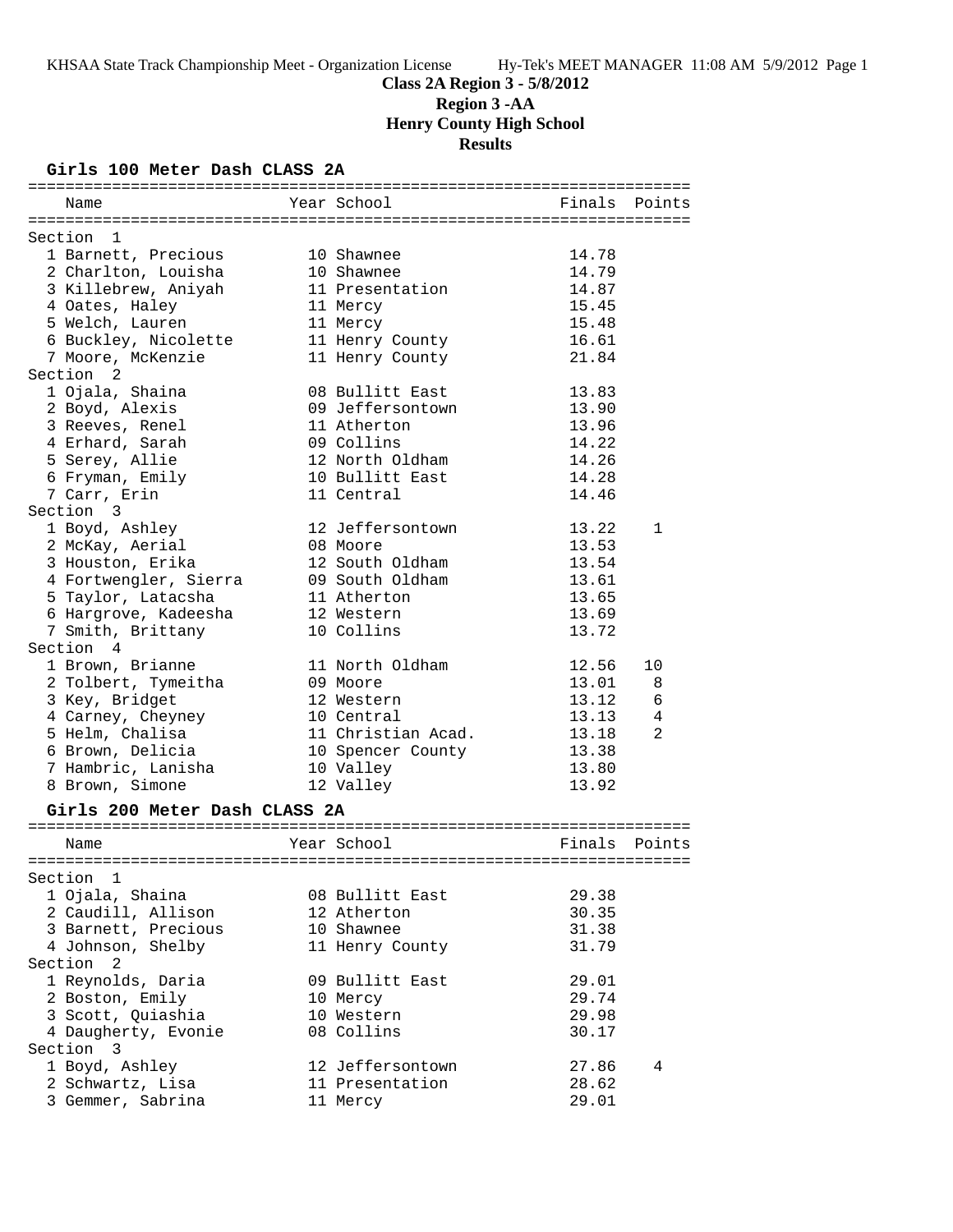**Class 2A Region 3 - 5/8/2012**

**Region 3 -AA**

**Henry County High School**

# **Results**

| Girls 200 Meter Dash CLASS 2A            |                                |                    |                |
|------------------------------------------|--------------------------------|--------------------|----------------|
| 4 Holt, Alexis                           | 10 Jeffersontown               | 29.59              |                |
| 5 Fish, Teagan                           | 08 Henry County                | 31.20              |                |
| Section 4                                |                                |                    |                |
| 1 Johnson, Jaylyn                        | 09 Central                     | 26.77              | 10             |
| 2 Tolbert, Tymeitha                      | 09 Moore                       | 27.46              | 8              |
| 3 Gill, Alexis                           | 12 South Oldham                | 27.81              | 6              |
| 4 Hughes, Alexa                          | 12 North Bullitt               | 28.26<br>28.33     | 2              |
| 5 Grau, Elizabeth                        | 10 North Bullitt               |                    | $\mathbf{1}$   |
| 6 Andrews, Mykelle                       | 10 Western                     | 28.50              |                |
| 7 Brown, Simone                          | 12 Valley                      | 30.01              |                |
| 8 Houston, Erika                         | 12 South Oldham                | 35.48              |                |
| Girls 400 Meter Dash CLASS 2A            |                                |                    |                |
| Name                                     | Year School                    | Finals Points      |                |
|                                          |                                |                    |                |
| Section 1                                | 12 Atherton                    | 1:11.26            |                |
| 1 Maldonado, Lorena<br>2 Masden, Keyuana | 11 Jeffersontown               | 1:12.85            |                |
| 3 Trabal, Marissa                        | 10 Jeffersontown               | 1:15.92            |                |
| 4 Smith, Taylor                          | 11 Moore                       | 1:19.18            |                |
| 5 Lewis, Tyree                           | 11 Moore                       | 1:22.55            |                |
| Section <sub>2</sub>                     |                                |                    |                |
| 1 Higgins, Higgins                       | 10 Shawnee                     | 1:07.57            |                |
| 2 Schmidt, Hannah                        | 12 South Oldham                | 1:10.28            |                |
| 3 Ford, Ivory                            | 12 Western                     | 1:11.04            |                |
| 4 King, Zantasha                         | 08 Collins                     | 1:16.57            |                |
| Section 3                                |                                |                    |                |
| 1 Webb, McKenna                          | 09 South Oldham                | 1:08.23            |                |
| 2 Sherly, Natalie                        | 09 Shawnee                     | 1:08.84            |                |
| 3 Fish, Teagan                           | 08 Henry County                | 1:13.18            |                |
| Section 4                                |                                |                    |                |
| 1 Berry, Dazha                           | 10 Central                     | 1:01.81            | 10             |
| 2 Olsson, Erin                           | 09 North Oldham                | 1:03.07            | 8              |
| 3 Andrews, Mykelle                       | 10 Western                     | 1:03.57            | 6              |
| 4 Throckmorton, Rachel                   | 11 Presentation                | 1:04.46            | $\overline{4}$ |
| 5 Link, Hannah                           | 11 Bullitt East                | 1:04.91            | $\overline{a}$ |
| 6 Walker, Sharon                         | 11 Atherton                    | 1:06.17            | $\mathbf{1}$   |
| 7 Gemmer, Sabrina                        | 11 Mercy                       | 1:06.58            |                |
| 8 Collard, Haley                         | 11 Mercy                       | 1:06.61            |                |
| Girls 800 Meter Run CLASS 2A             |                                |                    |                |
| Name                                     | Year School                    | Finals             | Points         |
|                                          |                                |                    |                |
| Section<br>1                             |                                |                    |                |
| 1 Karas, Caterina                        | 12 Collins                     | 2:21.52            | 10             |
| 2 Shawver, Christina                     | 12 Spencer County              | 2:25.14            | 8              |
| 3 Dudgeon, Keightley                     | 10 South Oldham                | 2:28.44            | 6              |
| 4 Hall, Ally                             | 11 North Oldham                | 2:28.72            | 4              |
| 5 Slayton, Chelsey                       | 10 North Bullitt               | 2:29.74            | 2              |
| 6 Robinson, Mary                         | 09 Mercy<br>11 Christian Acad. | 2:30.58            | $\mathbf{1}$   |
| 7 Lawson, Alli<br>8 McWilliams, Rowan    | 09 North Oldham                | 2:37.21<br>2:43.86 |                |
|                                          |                                |                    |                |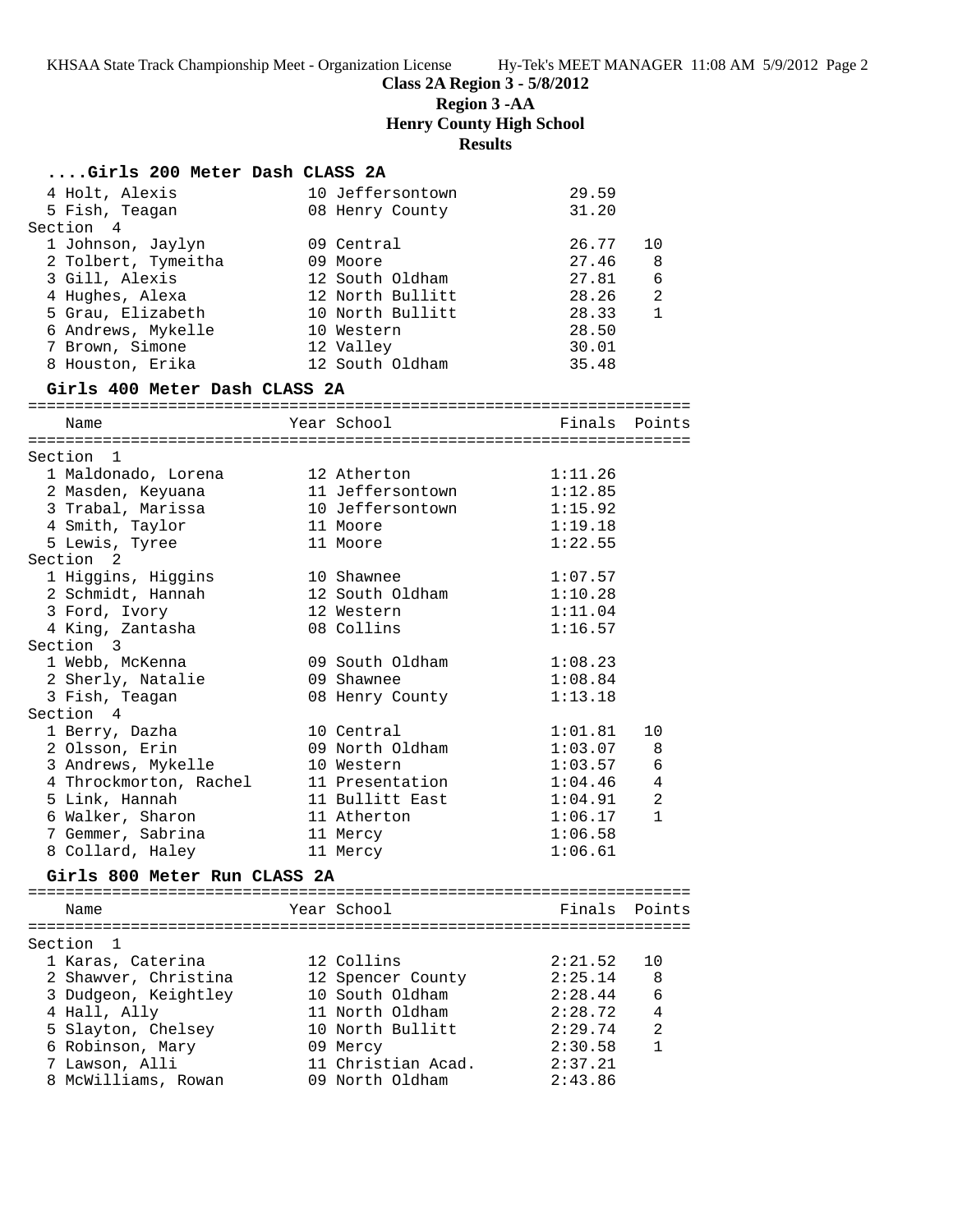### **Class 2A Region 3 - 5/8/2012**

**Region 3 -AA**

**Henry County High School**

### **Results**

#### **....Girls 800 Meter Run CLASS 2A**

| 9 Maharrey, Sinead       | 09 Collins       | 2:44.81 |
|--------------------------|------------------|---------|
| 10 Wilms, Charity        | 12 Shelby County | 2:44.84 |
| 11 Bibb, Janeecia        | 09 Central       | 2:46.13 |
| 12 Mohammadwali, Sahadat | 10 Atherton      | 2:46.84 |
| 13 Poppell, Sierra       | 08 Bullitt East  | 2:47.80 |
| 14 Fierle, Grace         | 11 Mercy         | 2:48.79 |
| 15 Avila, Jacqueline     | 11 Atherton      | 2:48.95 |
| 16 Rodriquez, Paola      | 12 Fairdale      | 2:55.64 |
| 17 Wall, Autumn          | 09 Shelby County | 2:58.10 |
| 18 Kuczwara, Joanna      | 09 Jeffersontown | 3:05.81 |

#### **Girls 1600 Meter Run CLASS 2A**

======================================================================= Name The School Contract Points Points Points Points Points Points Points ======================================================================= 1 Karas, Gabriella 07 Collins 5:11.35 10 2 Dudgeon, Keightley 10 South Oldham 5:32.13 8 3 Richardson, Casey 12 Presentation 5:33.73 6 4 Herd, Hannah 09 Christian Acad. 5:39.07 4 5 Hall, Ally 11 North Oldham 5:39.28 2 6 Gipperich, Jenna 12 Christian Acad. 5:44.51 1 7 Carrico, Courtney 09 Presentation 5:46.05 8 Orrender, Kami 12 South Oldham 5:50.57 9 Wicke, Abby 10 Mercy 6:02.15 10 Poppell, Sierra 08 Bullitt East 6:09.47 11 Carroll, Wren 11 Mercy 6:13.75 12 Ausley, Christina 09 North Oldham 6:15.20 13 McGuire, Elizabeth 09 Collins 6:29.01 14 Vendette, Corinna 10 Atherton 6:48.47 15 Rodriguez, Paola 12 Fairdale 6:51.27

### **Girls 3200 Meter Run CLASS 2A**

| Name                 | Year School        | Finals Points |                |
|----------------------|--------------------|---------------|----------------|
| 1 Whitworth, Grace   | 11 South Oldham    | 12:02.88      | 10             |
| 2 Lowe, Marissa      | 09 North Oldham    | 12:11.55      | 8              |
| 3 Gipperich, Jenna   | 12 Christian Acad. | 12:17.70      | 6              |
| 4 Adams, Shelby      | 11 North Oldham    | 12:20.51      | 4              |
| 5 Flaherty, Emily    | 10 Presentation    | 12:21.01      | $\mathfrak{D}$ |
| 6 Webb, Taylor       | 11 Shelby County   | 12:26.13      | 1              |
| 7 Richardson, Casey  | 12 Presentation    | 12:28.83      |                |
| 8 Collins, Caroline  | 07 Bullitt East    | 12:38.56      |                |
| 9 Shelton, Abby      | 10 Bullitt East    | 12:58.84      |                |
| 10 Wicke, Abby       | 10 Mercy           | 13:04.43      |                |
| 11 Orrender, Kassidy | 09 South Oldham    | 13:09.79      |                |
| 12 Byrnside, Kayce   | 09 Shelby County   | 13:11.46      |                |
| 13 Cozzens, Maria    | 11 Collins         | 13:42.69      |                |
| 14 Carroll, Wren     | 11 Mercy           | 13:43.63      |                |
| -- Herd, Hannah      | 09 Christian Acad. | DNF           |                |
|                      |                    |               |                |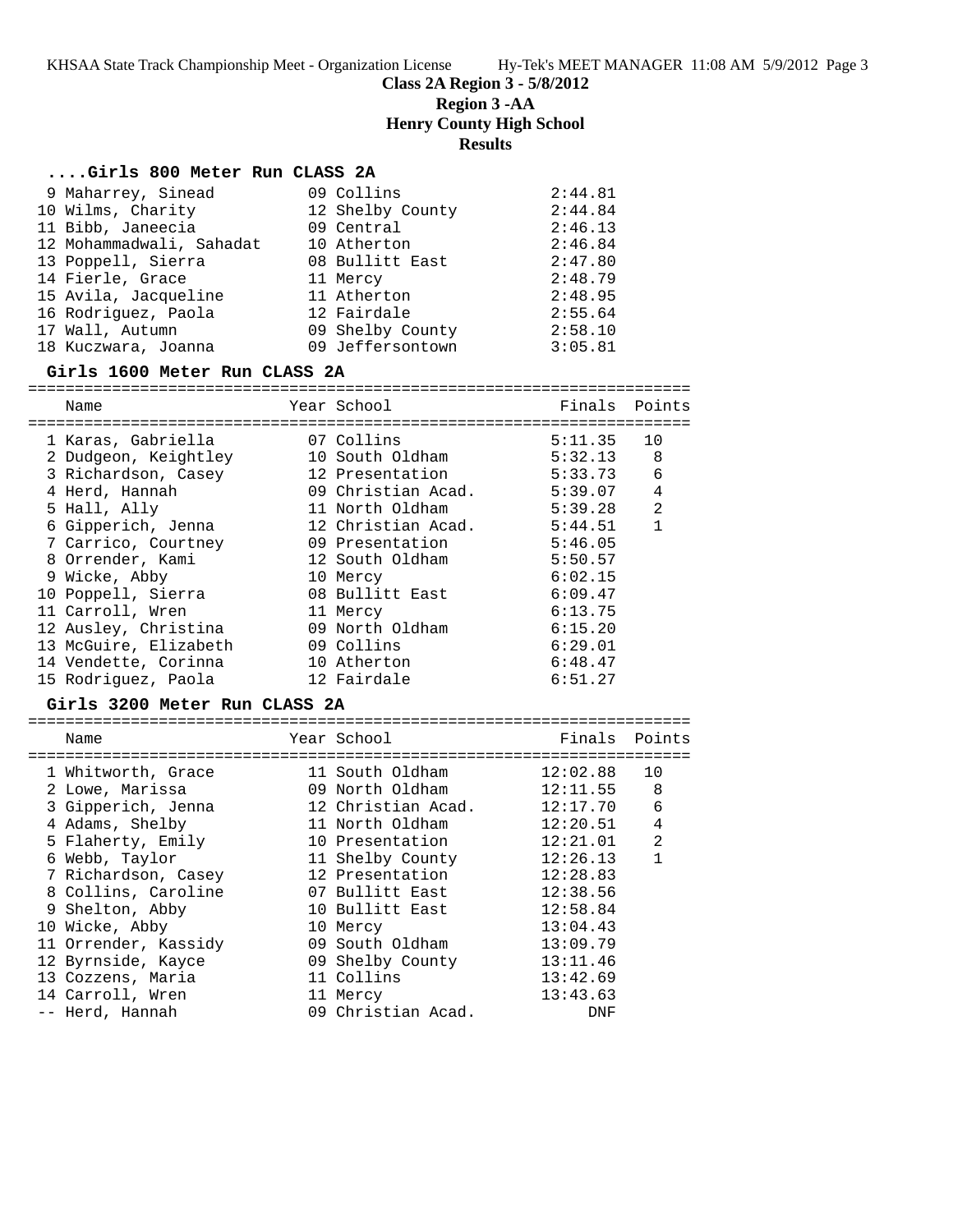# **Class 2A Region 3 - 5/8/2012 Region 3 -AA Henry County High School Results**

## **Girls 100 Meter Hurdles CLASS 2A**

|                                  | Name                             |  | Year School        | Finals  | Points         |  |
|----------------------------------|----------------------------------|--|--------------------|---------|----------------|--|
|                                  |                                  |  |                    |         |                |  |
|                                  | Section 2                        |  |                    |         |                |  |
|                                  | 1 Hamlet, Karisha                |  | 10 Jeffersontown   | 19.37   |                |  |
|                                  | 2 Johnson, Yvonne                |  | 11 South Oldham    | 19.69   |                |  |
|                                  | 3 Pullen, Whitney                |  | 08 Collins         | 19.96   |                |  |
|                                  | 4 Jones, Jourden                 |  | 11 Moore           | 20.20   |                |  |
|                                  | 5 Jacobs, Alysha                 |  | 11 North Bullitt   | 20.43   |                |  |
|                                  | 6 Catlett, Shelby                |  | 11 Mercy           | 21.32   |                |  |
|                                  | 7 Smith, Daley                   |  | 11 Mercy           | 21.59   |                |  |
|                                  | 8 Brown, Caitlyn                 |  | 11 South Oldham    | 22.11   |                |  |
|                                  | Section 3                        |  |                    |         |                |  |
|                                  | 1 Brown, Brianne                 |  | 11 North Oldham    | 15.05   | 10             |  |
|                                  | 2 Johnson, Jaylyn                |  | 09 Central         | 15.93   | 8              |  |
|                                  | 3 Heyward, Madison               |  | 12 Atherton        | 17.11   | 6              |  |
|                                  | 4 Olive, Elizabeth               |  | 09 North Oldham    | 17.50   | 4              |  |
|                                  | 5 Schwartz, Lisa                 |  | 11 Presentation    | 17.59   | $\overline{2}$ |  |
|                                  | 6 Popovich, Lilli                |  | 09 Christian Acad. | 18.09   | $\mathbf{1}$   |  |
|                                  | 7 Sipe, Tessa                    |  | 10 Christian Acad. | 18.20   |                |  |
|                                  |                                  |  |                    |         |                |  |
|                                  | 8 Crawford, Destany              |  | 09 Henry County    | 20.14   |                |  |
|                                  | Girls 300 Meter Hurdles CLASS 2A |  |                    |         |                |  |
|                                  |                                  |  |                    |         |                |  |
|                                  | Name                             |  | Year School        |         | Finals Points  |  |
|                                  |                                  |  |                    |         |                |  |
|                                  | Section 1                        |  |                    |         |                |  |
|                                  | 1 Catlett, Shelby                |  | 11 Mercy           | 57.42   |                |  |
|                                  | 2 Nidiffer, Jenna                |  | 12 Bullitt East    | 57.65   |                |  |
|                                  | 3 Nason, Mallory                 |  | 11 South Oldham    | 1:00.78 |                |  |
|                                  | 4 Smith, Daley                   |  | 11 Mercy           | 1:01.82 |                |  |
|                                  | 5 Jones, Jourden                 |  | 11 Moore           | 1:06.26 |                |  |
|                                  | Section <sub>2</sub>             |  |                    |         |                |  |
|                                  | 1 Hurt, Aritha                   |  | 09 Central         | 54.23   |                |  |
|                                  | 2 Martin, Justus                 |  | 08 Shelby County   | 54.51   |                |  |
|                                  | 3 Jacobs, Alysha                 |  | 11 North Bullitt   | 55.95   |                |  |
|                                  | 4 Fish, Teagan                   |  | 08 Henry County    | 56.92   |                |  |
|                                  | 5 Downing, Kendal                |  | 12 Jeffersontown   | 57.42   |                |  |
|                                  | 6 Garner, Hannah                 |  | 12 Collins         | 58.22   |                |  |
|                                  | Section 3                        |  |                    |         |                |  |
|                                  | 1 Johnson, Jaylyn                |  | 09 Central         | 48.28   | 10             |  |
|                                  | 2 Heyward, Madison               |  | 12 Atherton        | 50.67   | 8              |  |
|                                  | 3 Johnson, Yvonne                |  | 11 South Oldham    | 51.24   | 6              |  |
|                                  |                                  |  | 09 North Oldham    | 51.68   | 4              |  |
|                                  | 4 Evans, Jesse                   |  | 10 Christian Acad. |         | 2              |  |
|                                  | 5 Sipe, Tessa                    |  |                    | 52.84   |                |  |
|                                  | 6 Serey, Allie                   |  | 12 North Oldham    | 53.35   | 1              |  |
|                                  | 7 Fischer, Cathryn               |  | 10 Henry County    | 53.72   |                |  |
|                                  | 8 Todd, Madison                  |  | 08 Shelby County   | 54.19   |                |  |
| Girls 4x100 Meter Relay CLASS 2A |                                  |  |                    |         |                |  |
|                                  |                                  |  |                    |         |                |  |
|                                  | School                           |  |                    |         | Finals Points  |  |
|                                  | Section 1                        |  |                    |         |                |  |
|                                  | 1 Presentation                   |  |                    | 53.87   | 4              |  |
|                                  |                                  |  |                    |         |                |  |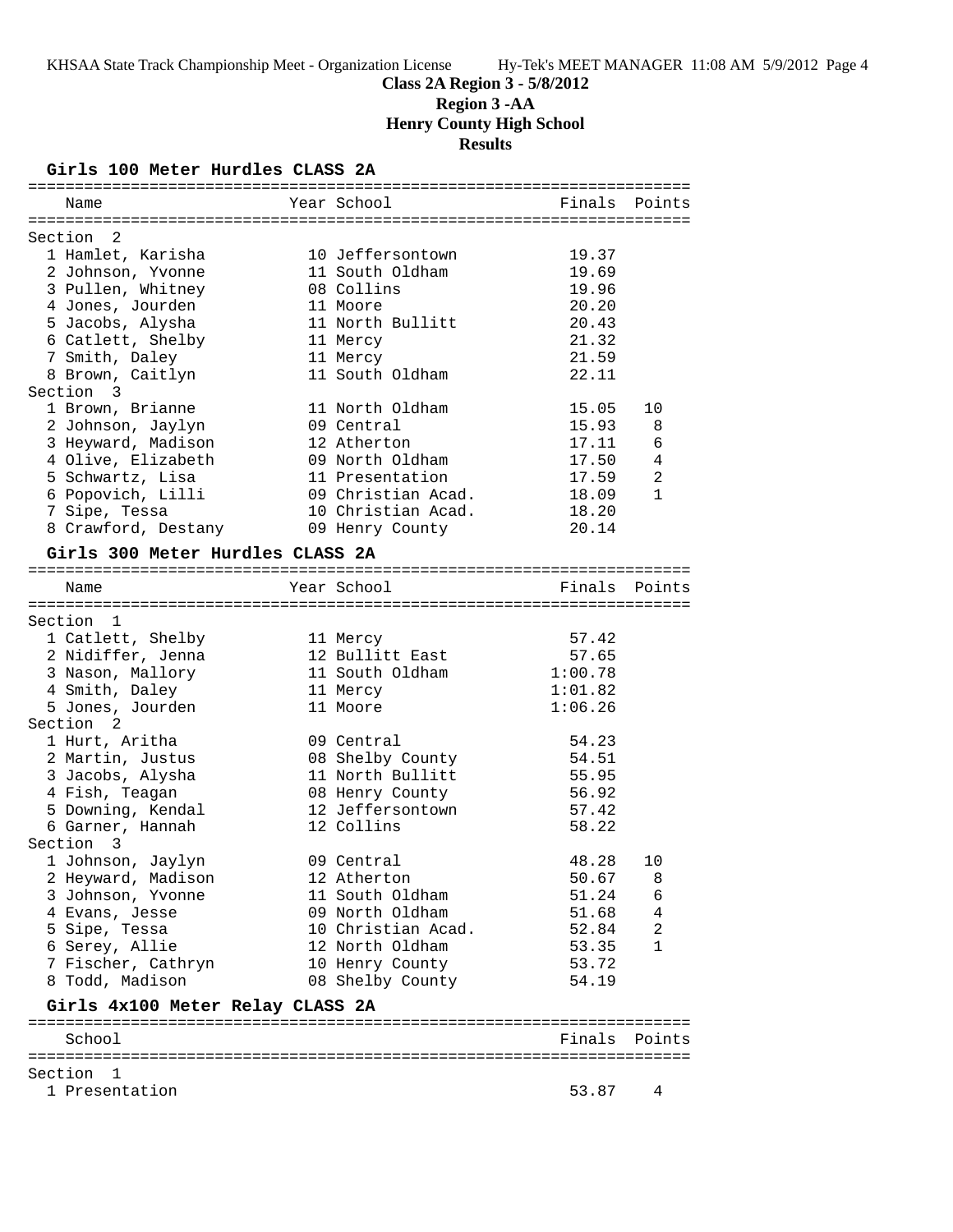### **....Girls 4x100 Meter Relay CLASS 2A**

 1) Schwartz, Lisa 11 2) Fletcher, Morgan 10 3) Lindsey, Tracey 09 4) Throckmorton, Rachel 11 5) Mock, Chamaya 10 6) Randall, Caroline 11 7) Killebrew, Aniyah 11 8) Finzer, Danielle 09 2 Atherton 54.81 1) Caudill, Allison 12 2) Taylor, Latacsha 11 3) Reeves, Renel 11 4) Walker, Sharon 11 5) Kaznak, Lindsey 10 6) Lockard, Paige 09 7) Trexler, Riley 10 8) Allgeier, Ruby 09 3 Shelby County 55.05 1) Cleary, Sandra 11 (2) Mills, Cali 09 3) Siegel, Abby 11 4) Todd, Madison 08 5) Martin, Justus 08 6) Schaefer, Mary Kate 10 7) Wilms, Charity 12 8) Orange, Samantha 11 4 Bullitt East 55.51 1) Ojala, Shaina 08 2) Reynolds, Daria 09 3) Fell, Megan 11 and 4) Fryman, Emily 10 5) Nidiffer, Jenna 12 (6) 5 North Bullitt 58.81 1) Davis, Tabitha 10 2) Jacobs, Alysha 11 3) Stewart, Bre 09 4) Montgomery, Kaitlyn 11 5) Schmidt, Katie 09 6) Calfee, Tiffany 11 7) Bloom, Courtney 10 8) 6 Mercy 1:01.58 1) Welch, Lauren 11 2) Berry, Brianna 11 3) Oates, Haley 11 4) Young, Kristen 11 5) Collard, Haley 11 (6) Senn, Tristen 10 7) Jefferson, Ashley 11 and 8) Smith, Daley 11 Section 2 1 Central 51.94 10 1) Carney, Cheyney 10 2) Payne, Brooke 11 3) Starnes, Demondrea 11 4) Branham, Shalante 09 5) Carr, Erin 11 6) Fakunle, Elizabeth 10 7) Johnson, Jaylyn 09 8) Paynescies, Aubrey 11 2 North Oldham 52.23 8 1) Brown, Brianne 11 2) Didier, Erin 10 3) Kincaid, Justine 11  $\qquad \qquad$  4) Sanders, Jesse 09 5) Serey, Allie 12 6) Olsson, Erin 09 7) McWilliams, Rowan 09 8) Morsman, Emily 10 3 Western 53.22 6 1) Key, Bridget 12 2) Covington, Todnisha 11 3) Ford, Ivory 12 4) Hargrove, Kadeesha 12 5) Andrews, Mykelle 10 6) Lewis, Nquishia 11 7) Scott, Quiashia 10 8) Watkins, Gabrielle 11 4 Christian Academy-Louisville 53.96 2 1) Sipe, Tessa 10 2) Helm, Chalisa 11 3) Burnett, Sarah Beth 11  $\qquad \qquad$  4) Lawson, Alli 11 5) Busse, Erika 11 (6) Evans, Madison 12 7) Athanasakes, Nicole 09 8) Popovich, Lilli 09 5 Collins 54.52 1 1) Daugherty, Evonie 08 2) Erhard, Sarah 09 3) Smith, Brittany 10 (4) Johnson, Lee 11 5) Garner, Hannah 12  $\qquad \qquad$  6) King, Zantasha 08 6 Jeffersontown 54.54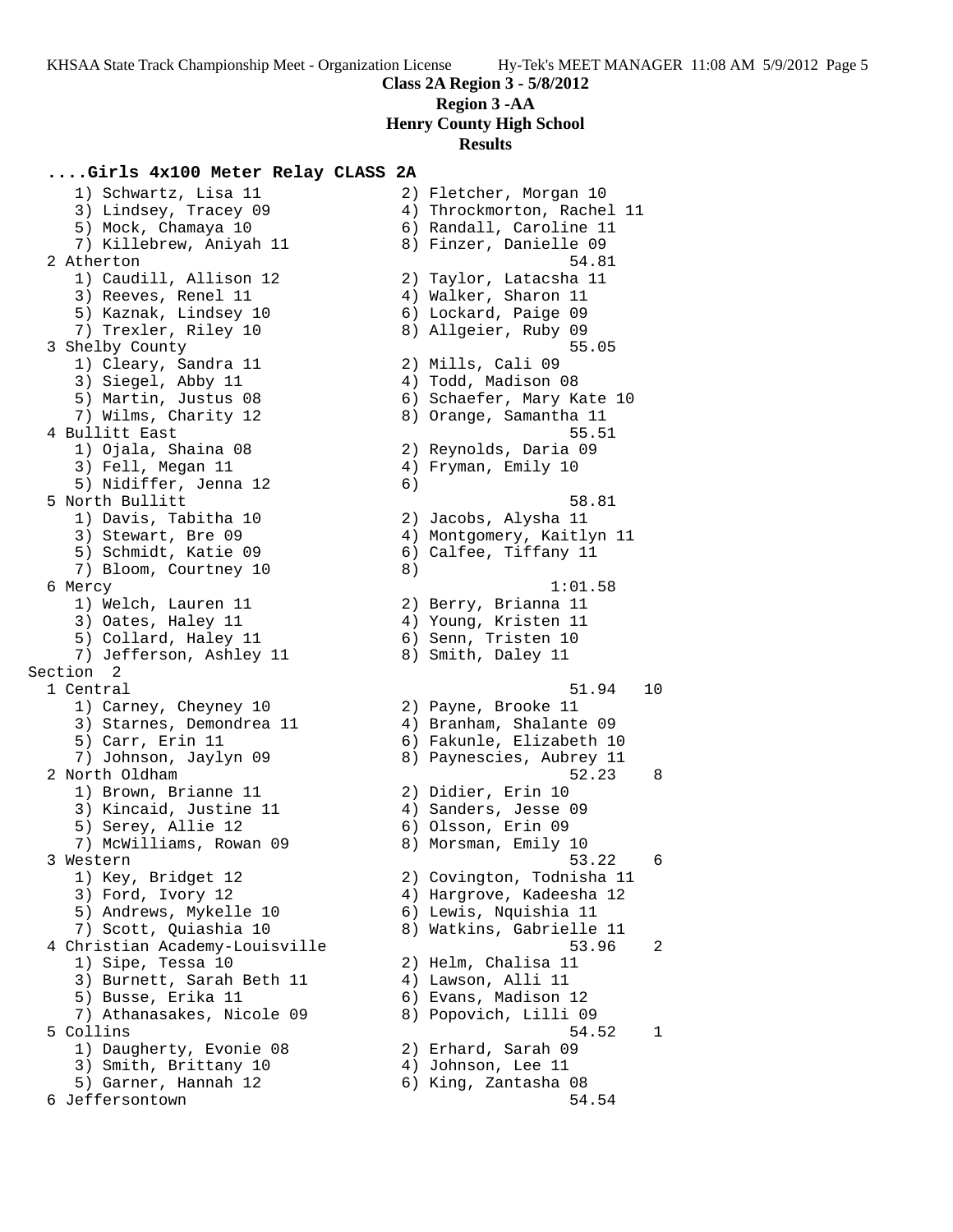**Class 2A Region 3 - 5/8/2012**

**Region 3 -AA**

**Henry County High School**

#### **Results**

### **....Girls 4x100 Meter Relay CLASS 2A**

 1) Thomas, JiKala 11 2) Boyd, Alexis 09 3) Webster, Daezha 10  $\hskip1cm 4$ ) Holt, Alexis 10 5) James, Tai'Zhanae 10 (6) Salas, Clarisa 10 7) Kidal, Elnora 11 8) Boyd, Ashley 12 7 South Oldham 58.33 1) Houston, Erika 12 2) Gill, Alexis 12 3) Gill, Dominique 09 4) Houchins, Felicia 11 5) Fortwengler, Sierra 09 6) Thornberg, Katie 10 7) Brown, Shelby 10 8) Byars, Raven 10 -- Moore DQ before zone 1) McKay, Aerial 08 2) Adkins, Ashley 10 3) Tiah, Promise 09 4) Tolbert, Tymeitha 09 5) Johnson, Amber 11 6) **Girls 4x200 Meter Relay CLASS 2A** ======================================================================= School Finals Points ======================================================================= Section 1 1 Mercy 1:55.21 2 1) Collard, Haley 11 2) Gemmer, Sabrina 11 3) Oates, Haley 11 (4) Boston, Emily 10 5) Senn, Tristen 10 (6) Berry, Brianna 11 7) Welch, Lauren 11 8) Young, Kristen 11 2 Collins 1:57.06 1) Garner, Hannah 12 2) Johnson, Lee 11 3) Daugherty, Evonie 08 4) Smith, Brittany 10 5) Erhard, Sarah 09 6) King, Zantasha 08 3 Jeffersontown 1:59.05 1) Holt, Alexis 10 2) Trabal, Marissa 10 3) Webster, Daezha 10 4) James, Tai'Zhanae 10 5) Boyd, Alexis 09 6) Boyd, Ashley 12 7) Salas, Clarisa 10 8) Kidal, Elnora 11 4 Presentation 2:06.83 1) Randall, Caroline 11 2) Mock, Chamaya 10 3) Allen, Deanna 09 4) Finzer, Danielle 09 5) Killebrew, Aniyah 11 6) Throckmorton, Rachel 11 7) Fletcher, Morgan 10  $\hphantom{\text{2.65}$  8) Schwartz, Lisa 11 -- Shawnee DQ illegal substitution 1) Charlton, Louisha 10 (2) 3) 4) Higgins, Higgins 10 5) Paula, Higgins 10 6) Cooper, Dierrica 11 7) Edwards, Kiara 11 and 8) -- North Bullitt DQ illegal substitution 1) Montgomery, Kaitlyn 11 2) Stewart, Bre 09 3) Davis, Tabitha 10  $\hskip1cm \hskip1cm 4$ ) Jacobs, Alysha 11 5) Bloom, Courtney 10 6) Slayton, Chelsey 10 7) Grau, Elizabeth 10 8) Hughes, Alexa 12 Section 2 1 Central 1:49.70 10 1) Berry, Dazha 10 2) Starnes, Demondrea 11 3) Carney, Cheyney 10  $\hskip1cm 4)$  Payne, Brooke 11 5) Johnson, Jaylyn 09 6) Branham, Shalante 09 7) Carr, Erin 11 8) Flomo, Regina 09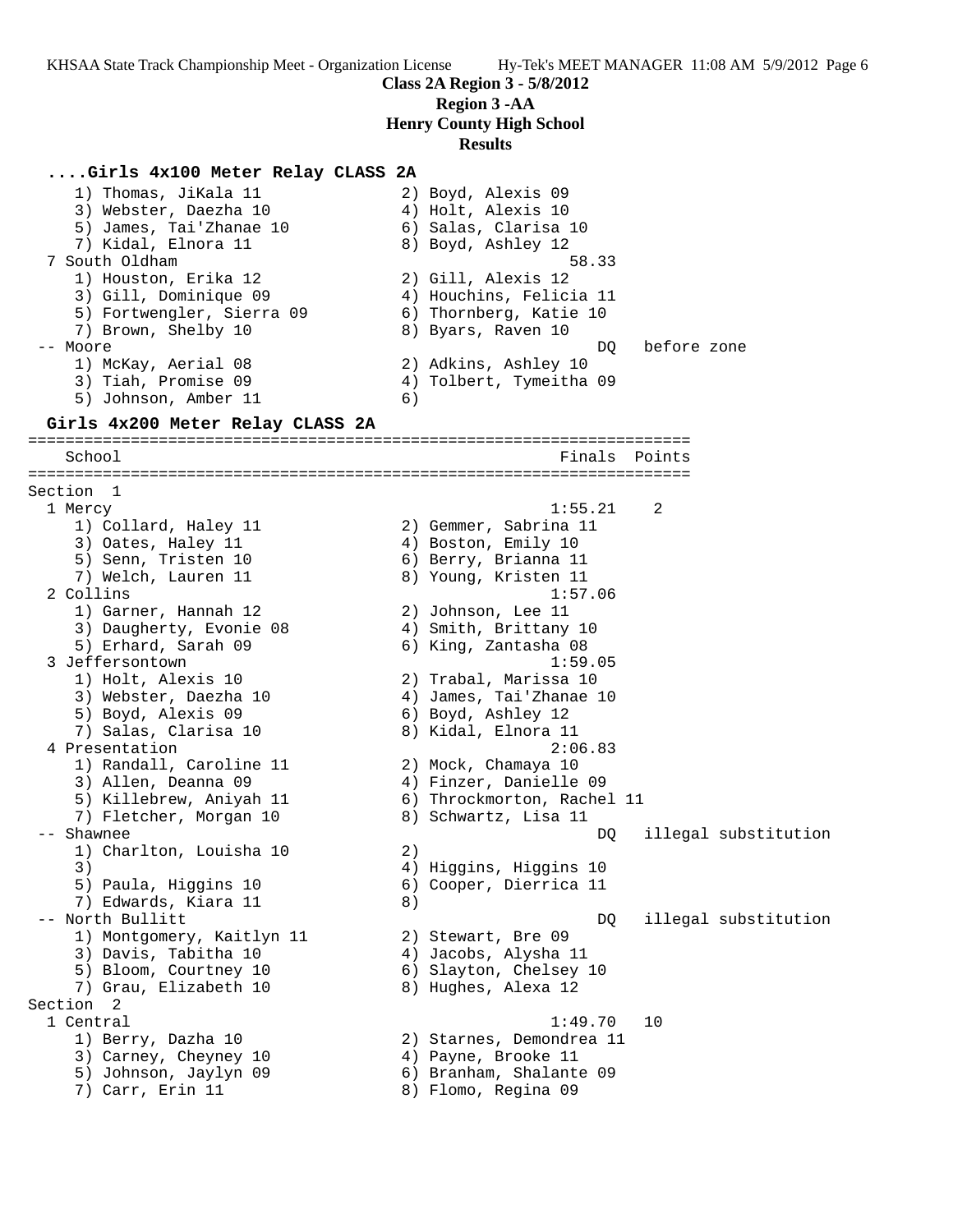**Class 2A Region 3 - 5/8/2012**

# **Region 3 -AA**

**Henry County High School**

#### **Results**

### **....Girls 4x200 Meter Relay CLASS 2A**

 2 North Oldham 1:51.22 8 1) Didier, Erin 10 2) Kincaid, Justine 11 3) Sanders, Jesse 09 (4) Olsson, Erin 09 5) McWilliams, Rowan 09 6) Serey, Allie 12 7) Morsman, Emily 10  $\hphantom{\text{2.65}$  8) Brown, Brianne 11 3 Moore 1:52.10 6 1) McKay, Aerial 08 2) Adkins, Ashley 10 3) Tiah, Promise 09 4) Tolbert, Tymeitha 09 5) Johnson, Amber 11 6) 4 Western 1:53.36 4 1) Andrews, Mykelle 10 2) Covington, Todnisha 11 3) Ford, Ivory 12 4) Hargrove, Kadeesha 12 5) Key, Bridget 12 6) Lewis, Nquishia 11 7) Scott, Quiashia 10 8) Calvert, Dinyale 10 5 Valley 1:55.53 1 1:55.5250 1) Brown, Simone 12 2) Peoples, Darnisha 10 3) Hambric, Lanisha 10 4) Lee, Talisha 11 5) Chavers, Dee Dee 12 (6) Rabb, Maya 10 7) Reed, Cierra 11 and 8) 5 Shelby County J1:55.53 1:55.5270 1) Siegel, Abby 11 2) Todd, Madison 08 3) Mills, Cali 09 4) Schaefer, Mary Kate 10 5) Orange, Samantha 11  $\qquad \qquad$  6) Cleary, Sandra 11 7) Martin, Justus 08 8) Wilms, Charity 12 7 Atherton 1:56.12 1) Caudill, Allison 12 2) Reeves, Renel 11 3) Taylor, Latacsha 11 <a>> 4) Walker, Sharon 11 5) Kaznak, Lindsey 10 6) Allgeier, Ruby 09 7) Lockard, Paige 09 8) Wright, Summer 09 -- South Oldham DQ illegal substitution 1) Brown, Shelby 10 2) Byars, Raven 10 3) Gray, Schuyler 09 4) Thornberg, Katie 10 5) Fortwengler, Sierra 09 6) Gill, Dominique 09 **Girls 4x400 Meter Relay CLASS 2A** ======================================================================= School **Finals Points** ======================================================================= Section 1 1 Western 4:28.98 1 1) Andrews, Mykelle 10 2) Covington, Todnisha 11 3) Ford, Ivory 12 4) Hargrove, Kadeesha 12 5) Key, Bridget 12 6) Lewis, Nquishia 11 7) Scott, Quiashia 10 8) Calvert, Dinyale 10 2 Atherton 4:31.68 1) Walker, Sharon 11 2) Caudill, Allison 12 3) Heyward, Madison 12 (4) Reeves, Renel 11 5) Wright, Summer 09 6) Maldonado, Lorena 12 7) Avila, Jacqueline 11 8) Mohammadwali, Sahadat 10 3 Bullitt East 4:45.55 1) Duvall, Ashley 12 2) Poppell, Sierra 08 3) Link, Hannah 11 4) Nidiffer, Jenna 12 7) Shelton, Abby 10 8) 4 Henry County 4:45.89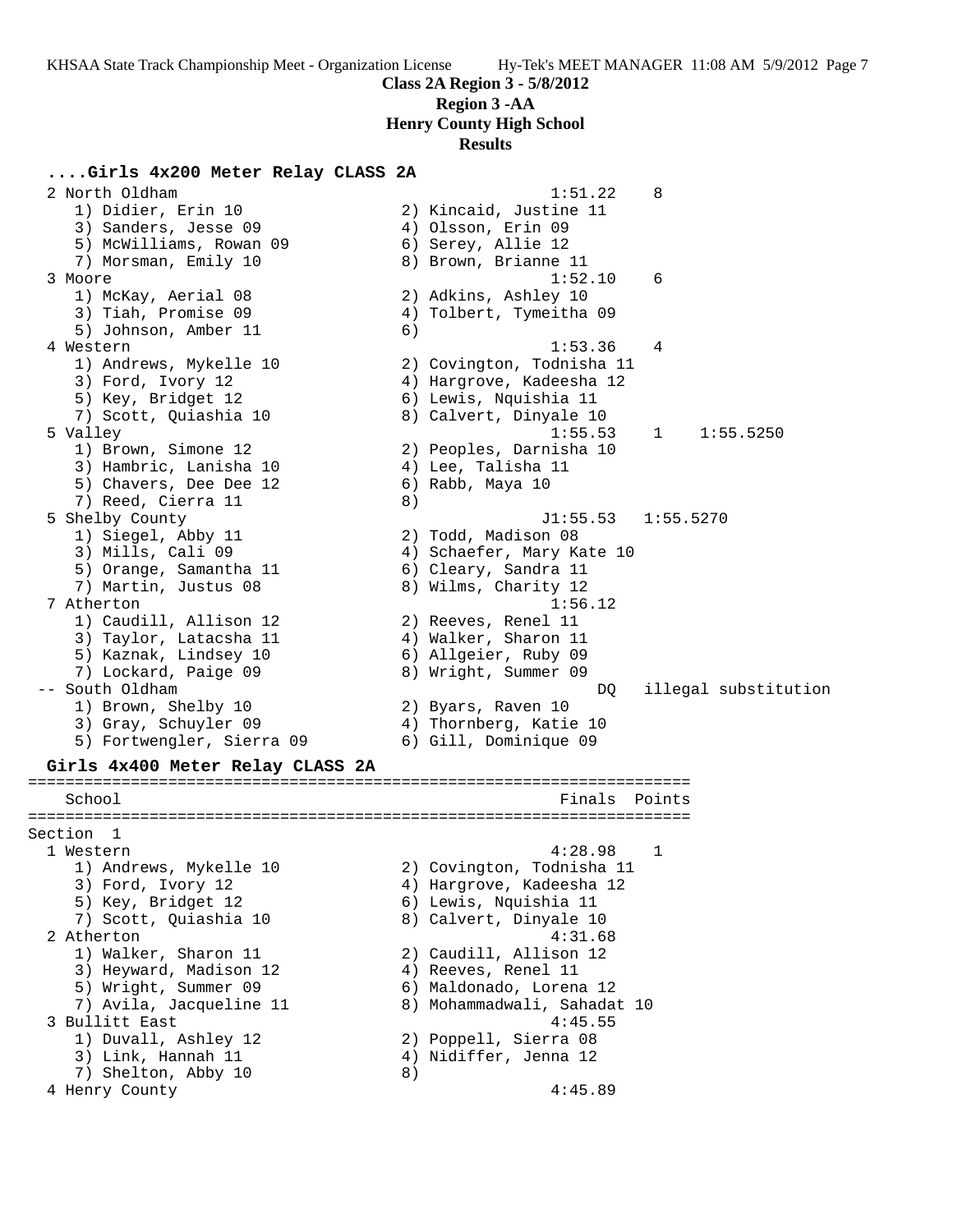## **....Girls 4x400 Meter Relay CLASS 2A**

 1) Johnson, Shelby 11 2) Fish, Teagan 08 3) Fischer, Cathryn 10 4) Crawford, Destany 09 5) Miller, Morgan 09 (6) 5 Collins 4:48.48 1) Erhard, Sarah 09 2) Johnson, Lee 11 3) Pullen, Whitney 08 4) Garner, Hannah 12 5) Karas, Gabriella 07 6) Karas, Caterina 12 7) King, Zantasha 08 8) 6 Jeffersontown 4:52.67 1) Hamlet, Keana 11 2) Reyes, Jacky 09 3) Masden, Keyuana 11  $\hskip10mm 4$ ) Kidal, Elnora 11 5) Adams, Dajia 10 6) Dunn, Taeshan 09 7) Hamlet, Karisha 10 8) Lovejoy, Brea 10 Section 2<br>1 Central 1 Central 4:15.47 10 1) Berry, Dazha 10 2) Starnes, Demondrea 11 3) Johnson, Jaylyn 09 4) Carney, Cheyney 10 5) Payne, Brooke 11 6) Branham, Shalante 09 7) Hurt, Aritha 09 8) Carr, Erin 11 2 South Oldham 4:16.12 8 1) Houchins, Felicia 11 2) Sherwood, Megan 11 3) Johnson, Yvonne 11 (4) Gill, Alexis 12 5) Houston, Erika 12 6) Schmidt, Hannah 12 7) Webb, McKenna 09 8) 3 North Oldham 4:16.83 6 1) Didier, Erin 10 2) Kincaid, Justine 11 3) Olsson, Erin 09 (4) Sanders, Jesse 09 5) McWilliams, Rowan 09 6) Hall, Ally 11 7) Gray, Hannah 12 8) Evans, Jesse 09 4 Shelby County 4:26.49 4 1) Mills, Cali 09 2) Cleary, Sandra 11 3) Schaefer, Mary Kate 10 (4) Siegel, Abby 11 5) Todd, Madison 08 6) Webb, Taylor 11 7) Wilms, Charity 12 8) Byrnside, Kayce 09 5 Mercy 4:28.63 2 1) Robinson, Mary 09 2) Boston, Emily 10 3) Senn, Tristen 10 4) Collard, Haley 11 5) Smith, Daley 11 6) Oates, Haley 11 7) Gemmer, Sabrina 11 8) Catlett, Shelby 11 6 North Bullitt 4:29.28 1) Hughes, Alexa 12 2) Grau, Elizabeth 10 3) Slayton, Chelsey 10 4) Bloom, Courtney 10 5) Jacobs, Alysha 11 6) Davis, Tabitha 10 7) Stewart, Bre 09 8) 7 Christian Academy-Louisville 4:29.80 1) Busse, Erika 11 2) Athanasakes, Nicole 09 3) Burnett, Sarah Beth 11  $\qquad \qquad$  4) Lawson, Alli 11 5) Herd, Hannah 09 6) Gipperich, Jenna 12 7) Herd, Caty 12 8) Sipe, Tessa 10 8 Moore 4:44.38 1) McKay, Aerial 08 2) Lewis, Tyree 11 3) Tiah, Promise 09 4) Adkins, Ashley 10 5) Johnson, Amber 11 6)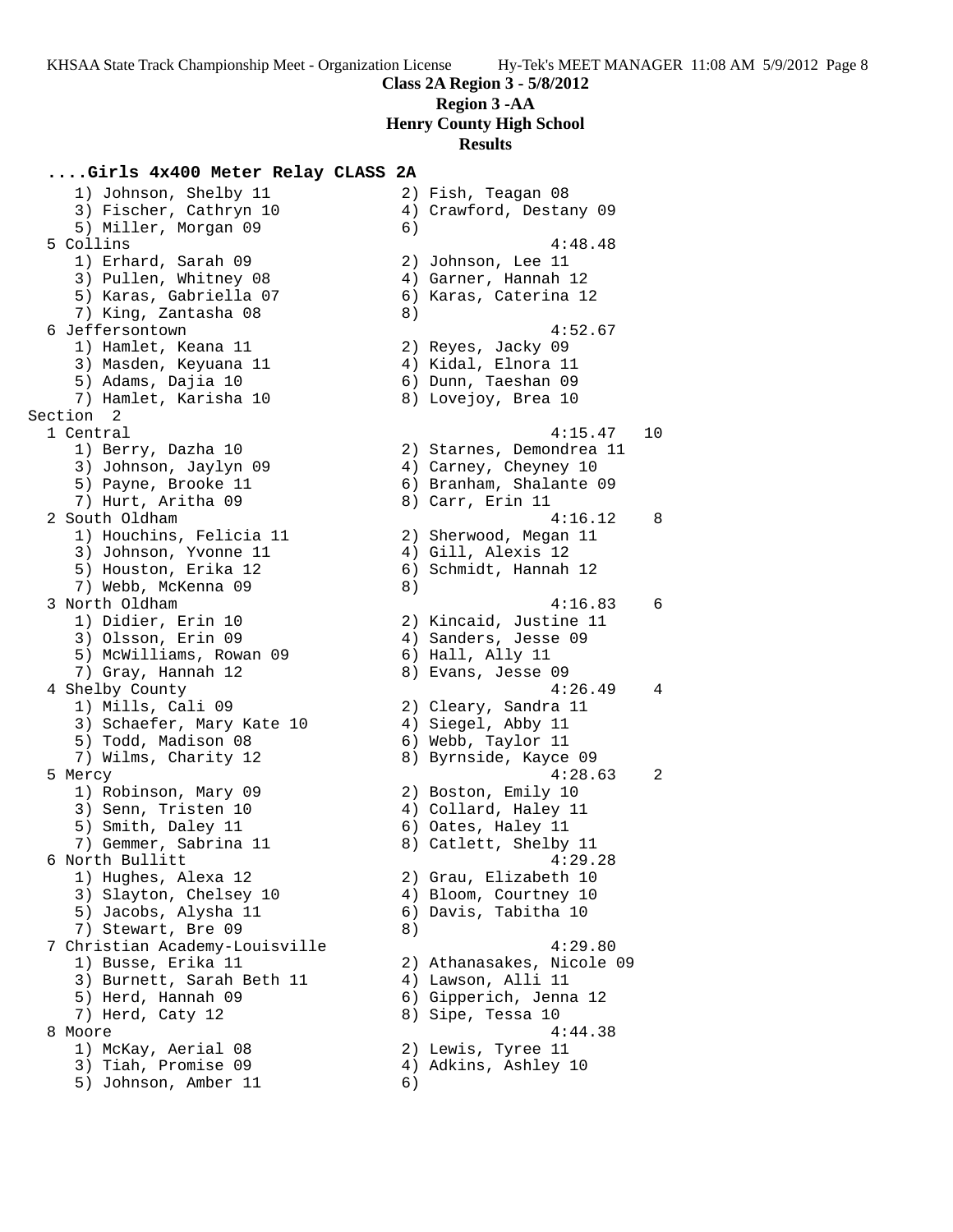# **Class 2A Region 3 - 5/8/2012 Region 3 -AA**

**Henry County High School**

# **Results**

### **Girls 4x800 Meter Relay CLASS 2A**

======================================================================= School **Finals** Points **Points** ======================================================================= Section 1<br>1 South Oldham 1 South Oldham 9:58.95 10 1) Dudgeon, Keightley 10 2) Orrender, Kami 12 3) Sherwood, Megan 11 4) Whitworth, Grace 11 5) Alsup, Kayla 09 6) Orrender, Kassidy 09 7) Schmidt, Hannah 12 (8) 2 North Oldham 10:09.68 8 1) Lowe, Marissa 09 2) Ausley, Christina 09 3) McWilliams, Rowan 09  $\hskip1cm 4$ ) Hall, Ally 11 5) Brazeau, Emma 09 6) Didier, Erin 10 7) Gray, Hannah 12 8) Workman, Morgan 10 3 Collins 10:11.76 6 1) Karas, Caterina 12 2) Karas, Gabriella 07 3) Maharrey, Sinead 09 4) Cozzens, Maria 11 5) McGuire, Elizabeth 09 (6) 4 Christian Academy-Louisville 10:16.82 4 1) Busse, Erika 11 2) Gipperich, Jenna 12 3) Lawson, Alli 11 4) Burnett, Sarah Beth 11 5) Herd, Hannah 09 6) Herd, Caty 12 7) Luette, Maddie 09 8) Athanasakes, Nicole 09 5 Mercy 10:28.62 2 1) Carroll, Wren 11 2) Robinson, Mary 09 3) Senn, Tristen 10 (4) Wicke, Abby 10 5) Catlett, Shelby 11 6) Leanhart, Abby 09 7) Just, Andrea 11 and 8) Fierle, Grace 11 6 Presentation 10:48.51 1 1) Koenig, Lauren 09 2) Flaherty, Emily 10 3) Gosser, Caroline 09 4) Richardson, Casey 12 5) Carrico, Courtney 09 6) Finzer, Danielle 09 7) Allen, Deanna 09 8) Throckmorton, Rachel 11 7 Atherton 11:17.81 1) Avila, Jacqueline 11 2) Macias, Andrea 11 3) Maldonado, Lorena 12 4) Mohammadwali, Sahadat 10 5) Vendette, Corinna 10 (6) 8 Jeffersontown 12:34.25 1) Adams, Dajia 10 2) Reyes, Jacky 09 3) Masden, Keyuana 11  $\hskip1cm 4$ ) Dunn, Taeshan 09 5) Kuczwara, Joanna 09 6) Cardell, Whitney 09 7) Hurt, Khara 09 8)

## **Boys 100 Meter Dash CLASS 2A**

======================================================================= Name **Name** Year School **Finals Points** ======================================================================= 1 Colbert, Dwight 11 Jeffersontown 11.69 2 McMillen, Taylor 12 Bullitt East 11.99 3 Williams, Michael 12 Spencer County 12.22 4 Fish, Mason 09 Henry County 12.33 5 Sames, Nathan 10 Collins 12.59 6 Tran, Alex 10 Atherton 13.09 7 Hayes, Deshawn 10 Atherton 13.11 8 Marker, Robert 12 Bullitt East 13.67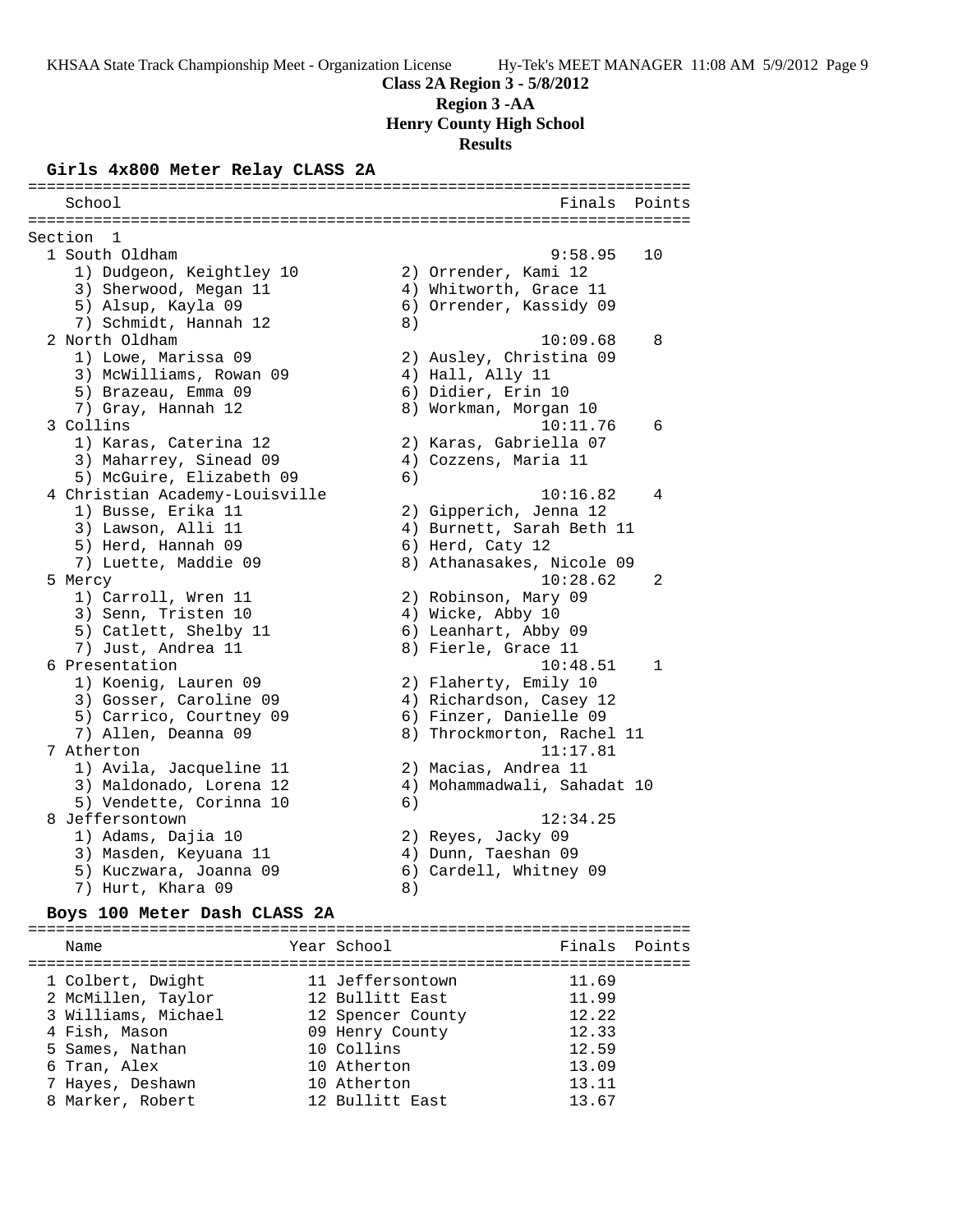# **Class 2A Region 3 - 5/8/2012**

# **Region 3 -AA**

# **Henry County High School**

# **Results**

## **....Boys 100 Meter Dash CLASS 2A**

| Section <sub>2</sub>                    |                                        |                |            |
|-----------------------------------------|----------------------------------------|----------------|------------|
| 1 Beasley, Arien                        | 09 North Oldham                        | 11.68          |            |
| 2 Tugbe, Augustine                      | 07 Moore                               | 11.95          |            |
| 3 Shelton, Adam                         | 10 Christian Acad.                     | 11.98          |            |
| 4 Isaacs, Blake                         | 10 Henry County                        | 12.14          |            |
| 5 Gibbs, Taeshawn                       | 11 Central                             | 12.17          |            |
| 6 Shadburne, George                     | 11 Christian Acad.                     | 13.69          |            |
| -- Strickland, Chavez                   | 11 Jeffersontown                       | FS             |            |
| Section 3                               |                                        |                |            |
| 1 Boykin, Shawn                         | 10 Spencer County                      | 11.52          | 1          |
| 2 Shaull, Isaac                         | 12 Collins                             | 11.60          |            |
| 3 Thomas, Jeremiah                      | 11 Moore                               | 11.66          |            |
| 4 Johnson, Chris                        | 12 Valley                              | 11.86          |            |
| 5 Luckett, Keevon                       | 12 Shawnee                             | 11.87          |            |
| 6 Scott, Fields                         | 12 Shawnee                             | 12.30          |            |
| 7 Hines, Trashawn                       | 10 Valley                              | 12.53          |            |
| Section 4                               |                                        |                |            |
| 1 Hodge, Cody                           | 12 North Bullitt                       | 11.16          | 10         |
| 2 Hayes, Jazz                           | 11 Central                             | 11.18          | 8          |
| 3 Thomas, DeShawn                       | 12 Fairdale                            | 11.19          | $\epsilon$ |
| 4 Thompson, Mike                        | 12 South Oldham                        | 11.20          | 4          |
| 5 Evans, Zach                           | 12 North Oldham                        | 11.45          | 2          |
| 6 Manica, Chase                         | 11 Shelby County                       | 11.57          |            |
| 7 Williams-Rolston, Adrain 09 Western   |                                        | 11.71          |            |
| 8 Ford, Brandon                         | 12 Shelby County                       | 29.31          |            |
| Boys 200 Meter Dash CLASS 2A            |                                        |                |            |
|                                         |                                        |                |            |
| Name                                    | Year School                            | Finals         | Points     |
|                                         |                                        |                |            |
| Section 1                               |                                        |                |            |
| 1 Scott, Fields                         | 12 Shawnee                             | 25.21          |            |
| 2 Smith, Josh                           | 11 North Oldham                        | 25.57          |            |
| 3 Parker, Jordan                        | 10 Collins                             | 25.90          |            |
| 4 Morris, Gavin                         | 11 Bullitt East                        | 26.64          |            |
| 5 Sames, Nathan                         | 10 Collins                             | 26.66          |            |
| 6 Salee, Justin                         | 09 Henry County                        | 27.47          |            |
| Section <sub>2</sub>                    |                                        |                |            |
| 1 Luckett, Keevon                       | 12 Shawnee                             | 24.81          |            |
| 2 Williams, Michael                     | 12 Spencer County                      | 24.86          |            |
| 3 Guillaume, Jared                      | 09 Bullitt East                        | 25.02          |            |
| 4 Fish, Mason                           | 09 Henry County                        | 25.27          |            |
| 5 Johnson, Donald                       | 09 Central                             | 25.76          |            |
| 6 Dixon, Ryan                           | 12 Christian Acad.                     | 25.81          |            |
| 7 Zelch, Keith                          | 11 Valley                              | 26.38          |            |
| Section 3                               |                                        |                |            |
|                                         |                                        |                |            |
| 1 Manica, Chase                         | 11 Shelby County                       | 24.13          |            |
| 2 Tugbe, Augustine                      | 07 Moore                               | 24.79          |            |
| 3 Strickland, Chavez<br>4 Shelton, Adam | 11 Jeffersontown<br>10 Christian Acad. | 25.45<br>25.55 |            |

| Section 4     |                  |              |
|---------------|------------------|--------------|
| 1 Hayes, Jazz | 11 Central       | 22.48<br>1 O |
| 2 Evans, Zach | 12 North Oldham  | 22.67<br>- 8 |
| 3 Hodge, Cody | 12 North Bullitt | - 6<br>22.82 |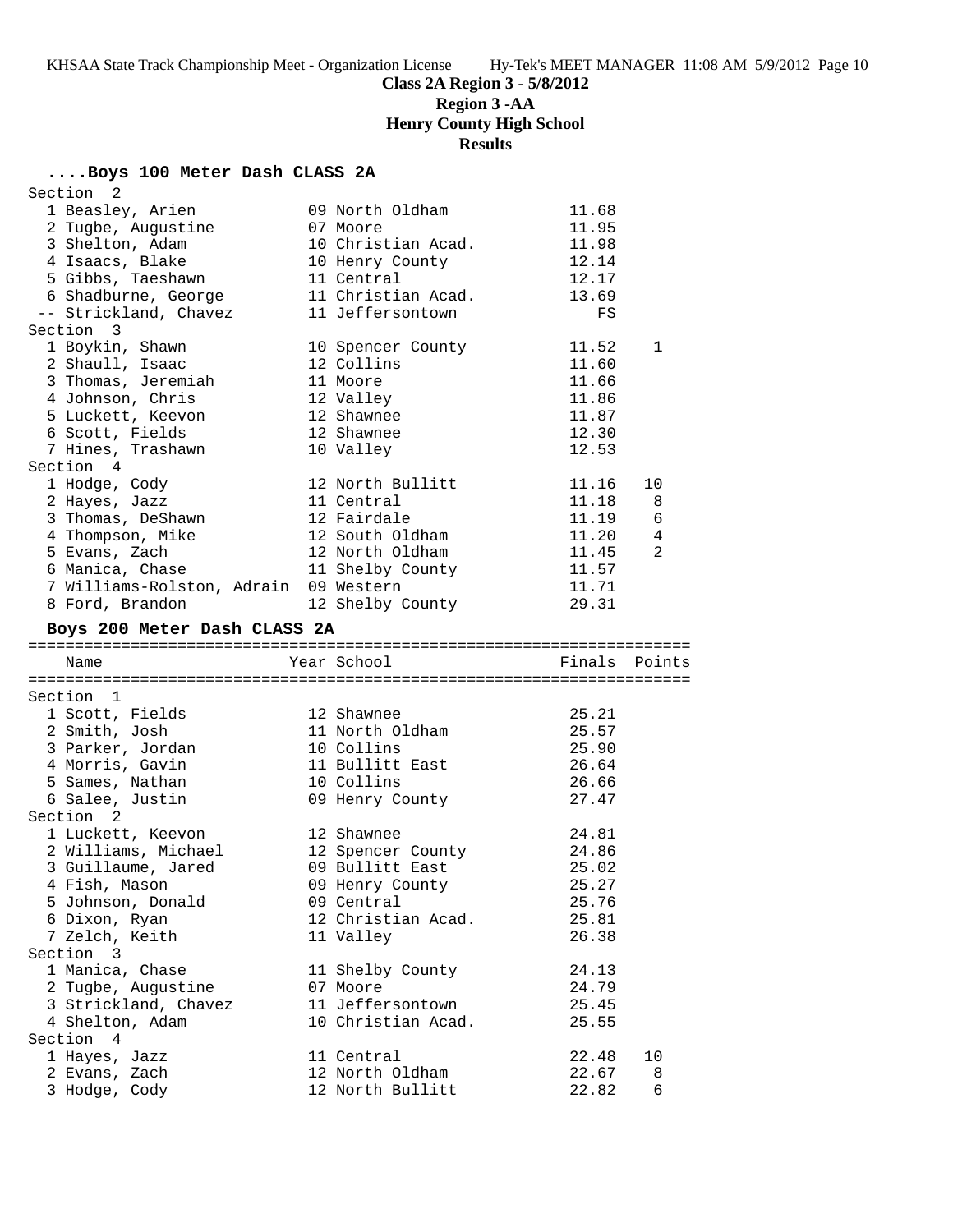| Boys 200 Meter Dash CLASS 2A          |                    |               |                |
|---------------------------------------|--------------------|---------------|----------------|
| 4 Thomas, DeShawn                     | 12 Fairdale        | 23.04         | 4              |
| 5 Boykin, Shawn                       | 10 Spencer County  | 23.56         | 2              |
| 6 Colbert, Dwight                     | 11 Jeffersontown   | 23.58         | 1              |
| 7 Williams-Rolston, Adrain 09 Western |                    | 23.62         |                |
| 8 Thomas, Jeremiah                    | 11 Moore           | 23.76         |                |
|                                       |                    |               |                |
| Boys 400 Meter Dash CLASS 2A          |                    |               |                |
| Name                                  | Year School        | Finals Points |                |
| Section 1                             |                    |               |                |
| 1 Brumleve, Josh                      | 10 Atherton        | 57.95         |                |
| 2 Lanci, Sal                          | 10 Bullitt East    | 59.93         |                |
| 3 Morris, Dasmond                     | 11 Shawnee         | 1:00.33       |                |
| 4 Slone, Chase                        | 10 Henry County    | 1:00.73       |                |
| Section 2                             |                    |               |                |
| 1 Haskins, Devante                    | 10 Jeffersontown   | 53.62         | 4              |
| 2 Smith, Kynan                        | 09 Spencer County  | 57.45         |                |
| 3 Bray, Keith                         | 11 Moore           | 58.38         |                |
| 4 Parker, Jordan                      | 10 Collins         | 59.89         |                |
| 5 Wade, Tristan                       | 10 Bullitt East    | 1:00.74       |                |
| Section 3                             |                    |               |                |
| 1 Kent, Corey                         | 12 Fairdale        | 55.24         |                |
| 2 Williams, Michael                   | 12 Spencer County  | 55.92         |                |
| 3 Mohammadwali, Samin                 | 12 Atherton        | 56.24         |                |
| 4 Page, Lawson                        | 10 Collins         | 57.62         |                |
| 5 Schneider, Easton                   | 10 South Oldham    | 58.33         |                |
| Section 4                             |                    |               |                |
| 1 Hayes, Jazz                         | 11 Central         | 49.71         | 10             |
| 2 Egnor, Patrick                      | 11 North Bullitt   | 52.80         | 8              |
| 3 Evans, Jake                         | 11 North Oldham    | 53.49         | 6              |
| 4 Elbert, Cody                        | 11 North Oldham    | 54.22         | 2              |
| 5 Milller, Keith                      | 12 North Bullitt   | 54.80         | $\mathbf{1}$   |
| 6 Swartwood, Dillon                   | 11 Moore           | 55.21         |                |
| 7 Champion, Jordan                    | 12 Central         | 55.91         |                |
| 8 Williams-Rolston, Adrain 09 Western |                    | 56.97         |                |
| Boys 800 Meter Run CLASS 2A           |                    |               |                |
| Name                                  | Year School        | Finals        | Points         |
|                                       |                    |               |                |
| Section 1                             |                    |               |                |
| 1 Faul, Leonard                       | 11 South Oldham    | 2:00.55       | 10             |
| 2 Dowell, Micheal                     | 12 North Bullitt   | 2:02.87       | 8              |
| 3 Atkins, Andrew                      | 12 North Bullitt   | 2:04.64       | 6              |
| 4 Cloyd, Conner                       | 10 Christian Acad. | 2:04.94       | $\overline{4}$ |
| 5 Downs, Justin                       | 10 Collins         | 2:05.25       | $\overline{2}$ |
| 6 Orange, Stuart                      | 11 Shelby County   | 2:05.56       | $\mathbf{1}$   |
| 7 Horn, Alec                          | 12 North Oldham    | 2:06.82       |                |
| 8 Hawkins, Michael                    | 11 Christian Acad. | 2:07.96       |                |
| 9 Wiseheart, Brandon                  | 11 Bullitt East    | 2:08.93       |                |
| 10 Gardiner, David                    | 10 North Oldham    | 2:09.07       |                |
| 11 Phillippe, Jean                    | 11 Central         | 2:10.20       |                |
| 12 Petty, Nolan                       | 11 Collins         | 2:11.52       |                |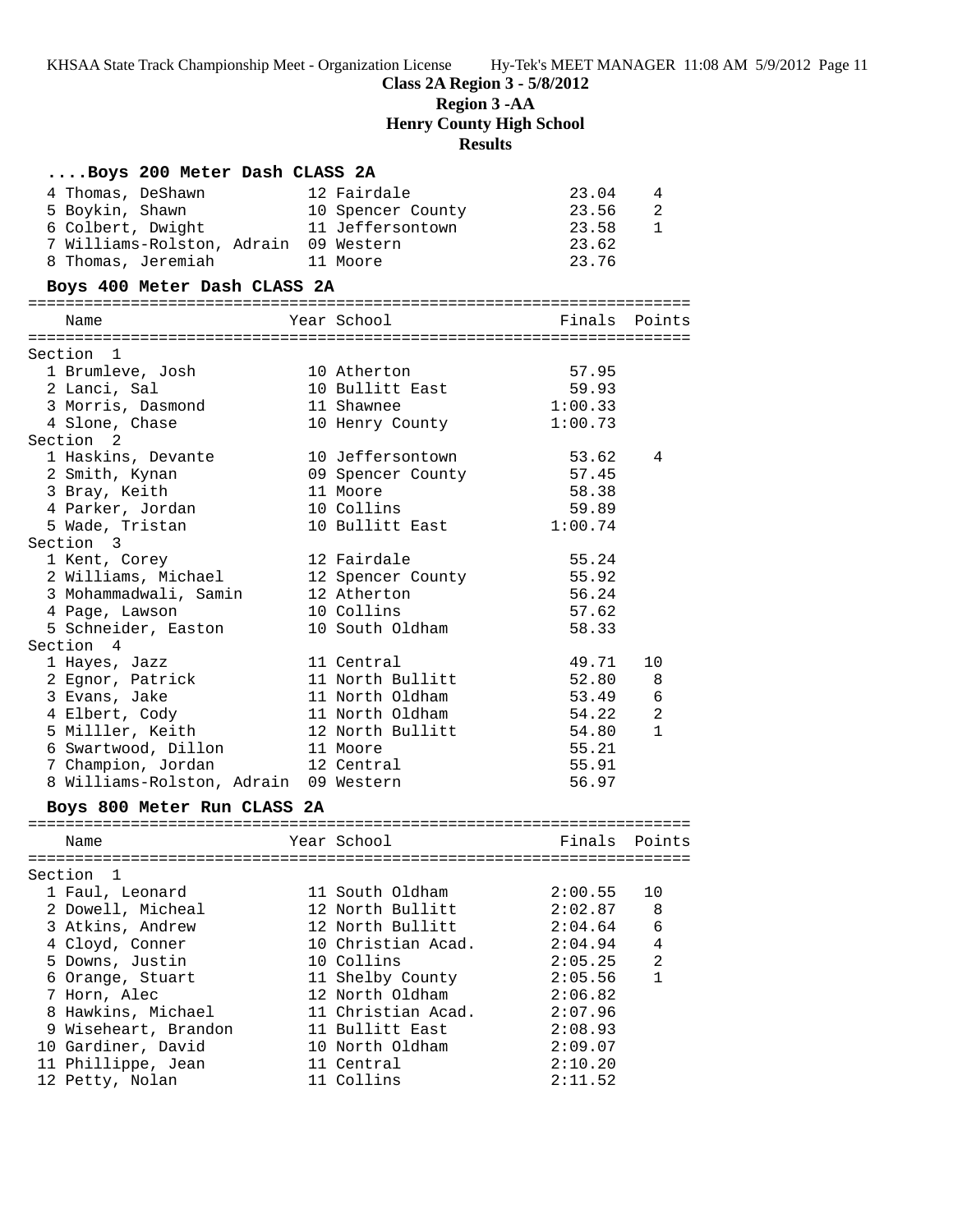**Class 2A Region 3 - 5/8/2012**

**Region 3 -AA**

**Henry County High School**

**Results**

### **....Boys 800 Meter Run CLASS 2A**

| 13 Saxey, Steven           | 11 South Oldham  | 2:12.57 |
|----------------------------|------------------|---------|
| 14 Weathers, Damon         | 12 Jeffersontown | 2:14.21 |
| 15 Reed, Jacoby            | 12 Western       | 2:16.48 |
| 16 Hodge, Raymond          | 12 Fairdale      | 2:17.20 |
| 17 Cunningham, Tyler       | 10 Western       | 2:18.89 |
| 18 Sears, Logan            | 10 Moore         | 2:19.08 |
| 19 Robinson, Rayshawn      | 11 Central       | 2:19.44 |
| 20 Waurio, Steven          | 09 Shelby County | 2:20.60 |
| 21 Jones, Lionel           | 11 Moore         | 2:26.87 |
| 22 Savage-Frazier, William | 10 Shawnee       | 2:27.63 |
| 23 Hayden, Rashad          | 12 Jeffersontown | 2:27.87 |
| 24 Shelton, Isaac          | 08 Bullitt East  | 2:38.26 |

### **Boys 1600 Meter Run CLASS 2A**

=======================================================================

| Name                                                   | Year School                  |         | Finals Points  |
|--------------------------------------------------------|------------------------------|---------|----------------|
| 1 Sanders, Taylor 12 North Oldham                      |                              | 4:37.43 | 10             |
| 2 Dowell, Micheal 12 North Bullitt 4:42.12             |                              |         | 8              |
|                                                        |                              |         | $\epsilon$     |
| 4 Wiseheart, Brandon 11 Bullitt East 4:50.35           |                              |         | $\overline{4}$ |
| 5 Folsom, Matthew 12 Collins 12 11 2001                |                              |         | $\overline{2}$ |
| 6 Pelton, William 12 Atherton                          |                              | 5:00.55 | $\mathbf{1}$   |
| 7 Hall, Samuel                                         | 10 Atherton                  | 5:03.37 |                |
| 8 Ramos, Jesus 11 Henry County 5:05.51                 |                              |         |                |
| 9 Law, James                                           | 10 South Oldham 5:05.64      |         |                |
| 10 Sells, Alex                                         | 10 Collins                   | 5:06.09 |                |
| 11 Cunningham, Tyler 10 Western                        |                              | 5:07.10 |                |
| 12 Hull, Logan                                         | 11 Shelby County 5:10.14     |         |                |
| 13 Sims, Daniel 11 Moore<br>14 Reed, Jacoby 12 Western |                              | 5:12.12 |                |
|                                                        |                              | 5:12.70 |                |
| 15 Sanford, Jared 69 South Oldham                      |                              | 5:13.15 |                |
| 16 Kennedy, Warren 68 Moore                            |                              | 5:19.02 |                |
| 17 Shamber, Cess                                       | 12 Central                   | 5:25.26 |                |
| 18 Savage-Frazier, William 10 Shawnee                  |                              | 5:26.71 |                |
| 19 Hodge, Raymond                                      | 12 Fairdale                  | 5:26.73 |                |
| 20 Curry, Alex                                         | 09 Christian Acad. $5:26.90$ |         |                |
| 21 Waggener, Adam (2008) 09 Christian Acad. 5:27.90    |                              |         |                |
| 22 Daugherty, Mason 69 Shelby County 5:42.18           |                              |         |                |
| 23 Petree, Matthew 11 Henry County 5:43.07             |                              |         |                |
| 24 Shelton, Isaac 68 Bullitt East 5:45.02              |                              |         |                |
| 25 Terrance, Taylor                                    | 11 Shawnee                   | 6:19.01 |                |

## **Boys 3200 Meter Run CLASS 2A**

| Name                 | Year School        | Finals Points |                |
|----------------------|--------------------|---------------|----------------|
| 1 Sanders, Taylor    | 12 North Oldham    | 10:19.39      | 1 O            |
| 2 Chappell, Caleb    | 12 South Oldham    | 10:23.12      | 8              |
| 3 Taglieri, Eric     | 12 North Oldham    | 10:28.91      | 6              |
| 4 Ross, AJ           | 09 Christian Acad. | 10:33.86      | $\overline{4}$ |
| 5 O'Dell, Travis     | 10 Spencer County  | 10:34.61      | $\mathfrak{D}$ |
| 6 Green, Cole        | 09 Bullitt East    | 11:02.43      |                |
| 7 Hershberger, Jacob | 08 Collins         | 11:13.85      |                |
|                      |                    |               |                |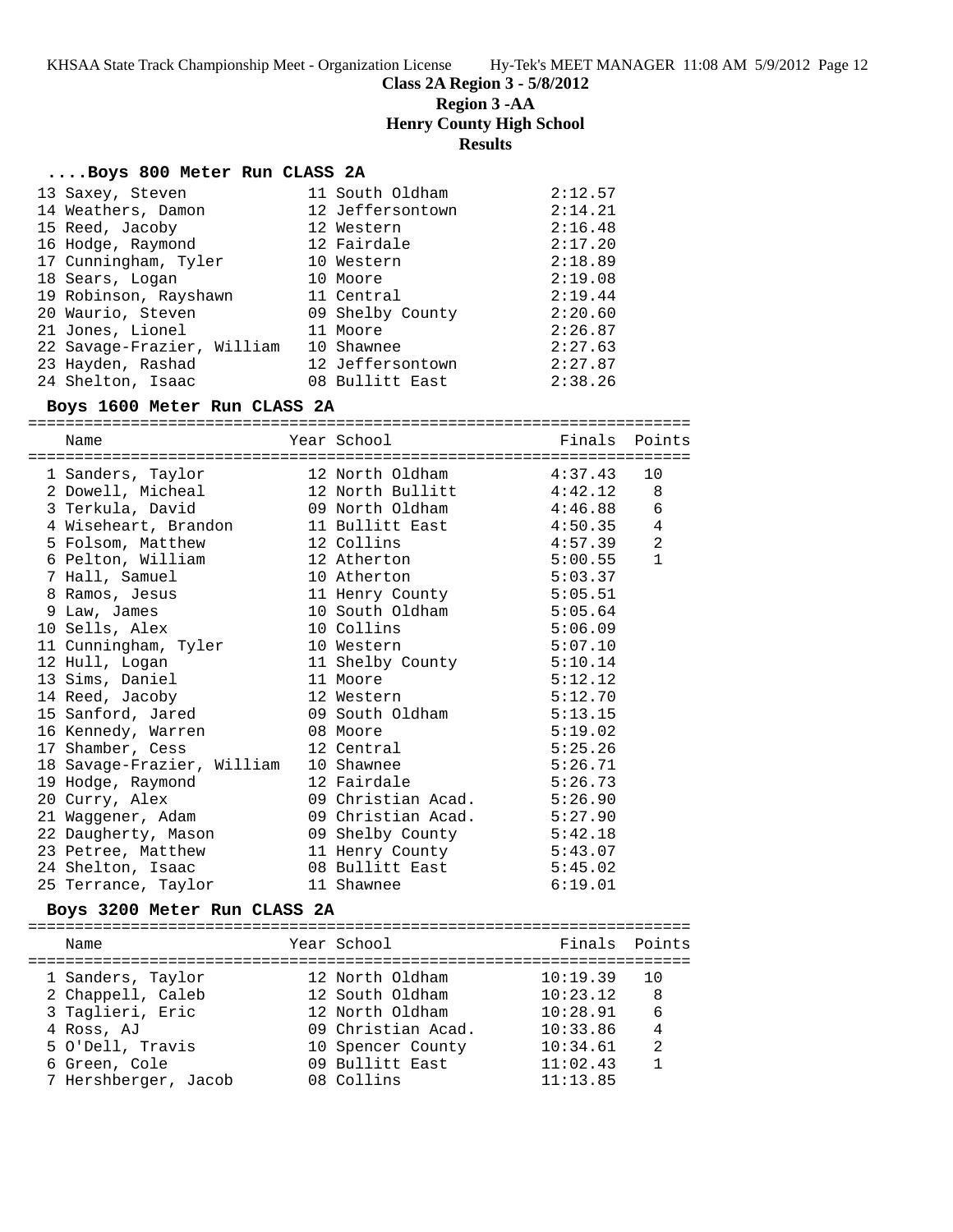## **Class 2A Region 3 - 5/8/2012 Region 3 -AA Henry County High School Results**

## **....Boys 3200 Meter Run CLASS 2A**

| 8 Pryor, Caleb         | 10 Christian Acad. | 11:14.84 |
|------------------------|--------------------|----------|
| 9 Sims, Daniel         | 11 Moore           | 11:18.61 |
| 10 Montgomery, Michael | 09 Bullitt East    | 11:19.92 |
| 11 Sells, Alex         | 10 Collins         | 11:24.22 |
| 12 Whitworth, Brice    | 12 South Oldham    | 11:26.30 |
| 13 Danzy, Steven       | 11 Central         | 12:13.36 |
| 14 Johnson, Jacob      | 09 Spencer County  | 12:14.53 |
| 15 Serapiglia, Vincent | 11 Moore           | 13:03.45 |

## **Boys 110 Meter Hurdles CLASS 2A**

| Name                                                                                                                                                    | Year School                                                                                                                                  |                                                                      | Finals Points                                                |
|---------------------------------------------------------------------------------------------------------------------------------------------------------|----------------------------------------------------------------------------------------------------------------------------------------------|----------------------------------------------------------------------|--------------------------------------------------------------|
| 1 Ware, Detrick<br>2 Clark, Matt<br>3 McFarland, Ray<br>4 Lawson, Nathanael<br>5 Ragland, Isaiah<br>6 Coleman, Jaymes<br>Section<br>2                   | 12 Shawnee<br>09 North Oldham<br>09 Moore<br>09 Christian Acad.<br>09 Christian Acad.<br>11 Moore                                            | 17.72<br>19.06<br>19.75<br>20.02<br>20.09<br>21.32                   | $\mathbf{1}$                                                 |
| 1 Duvall, Jacob<br>2 Barry, Michael<br>3 Johnson, Geron<br>4 Pate, Jamie<br>5 Thomas, Wyatt<br>6 Zimmerman, Andrew<br>7 Menser, Keith<br>8 Oates, Tyler | 12 Bullitt East<br>11 Shelby County<br>12 Central<br>12 North Bullitt<br>12 Jeffersontown<br>11 North Oldham<br>11 South Oldham<br>10 Valley | 15.23<br>15.38<br>15.85<br>15.98<br>16.07<br>18.33<br>18.61<br>19.32 | 10<br>8<br>6<br>4<br>2                                       |
| Boys 300 Meter Hurdles CLASS 2A                                                                                                                         |                                                                                                                                              |                                                                      |                                                              |
| Name<br>Section 1                                                                                                                                       | Year School                                                                                                                                  | Finals                                                               | Points                                                       |
| 1 Coleman, Jaymes<br>2 Thompson, Cody<br>3 Bates, Jonathon<br>4 Lawson, Nathanael                                                                       | 11 Moore<br>10 Collins<br>10 Henry County<br>09 Christian Acad.                                                                              | 49.49<br>50.75<br>52.10<br>52.66                                     |                                                              |
| 5 Curry, Alex<br>Section 2                                                                                                                              | 09 Christian Acad.                                                                                                                           | 57.22                                                                |                                                              |
| 1 Allgeire, John<br>2 Gowen, Jacob<br>3 Harris, Jimmy<br>4 Menser, Keith<br>5 Scherer, Mark<br>6 Ware, Detrick<br>7 McFarland, Ray                      | 12 Henry County<br>09 Shelby County<br>11 Fairdale<br>11 South Oldham<br>09 North Oldham<br>12 Shawnee<br>09 Moore                           | 44.88<br>45.54<br>46.20<br>46.88<br>49.44<br>51.91<br>59.22          |                                                              |
| Section 3                                                                                                                                               |                                                                                                                                              |                                                                      |                                                              |
| 1 Shipley, Zach<br>2 Thomas, Wyatt<br>3 Evans, Zach<br>4 Thompson, Anthony<br>5 Duvall, Jacob<br>6 Pate, Jamie                                          | 11 Shelby County<br>12 Jeffersontown<br>12 North Oldham<br>11 Central<br>12 Bullitt East<br>12 North Bullitt                                 | 40.27<br>40.44<br>41.39<br>41.57<br>41.85<br>42.01                   | 10<br>8<br>$\epsilon$<br>4<br>$\overline{2}$<br>$\mathbf{1}$ |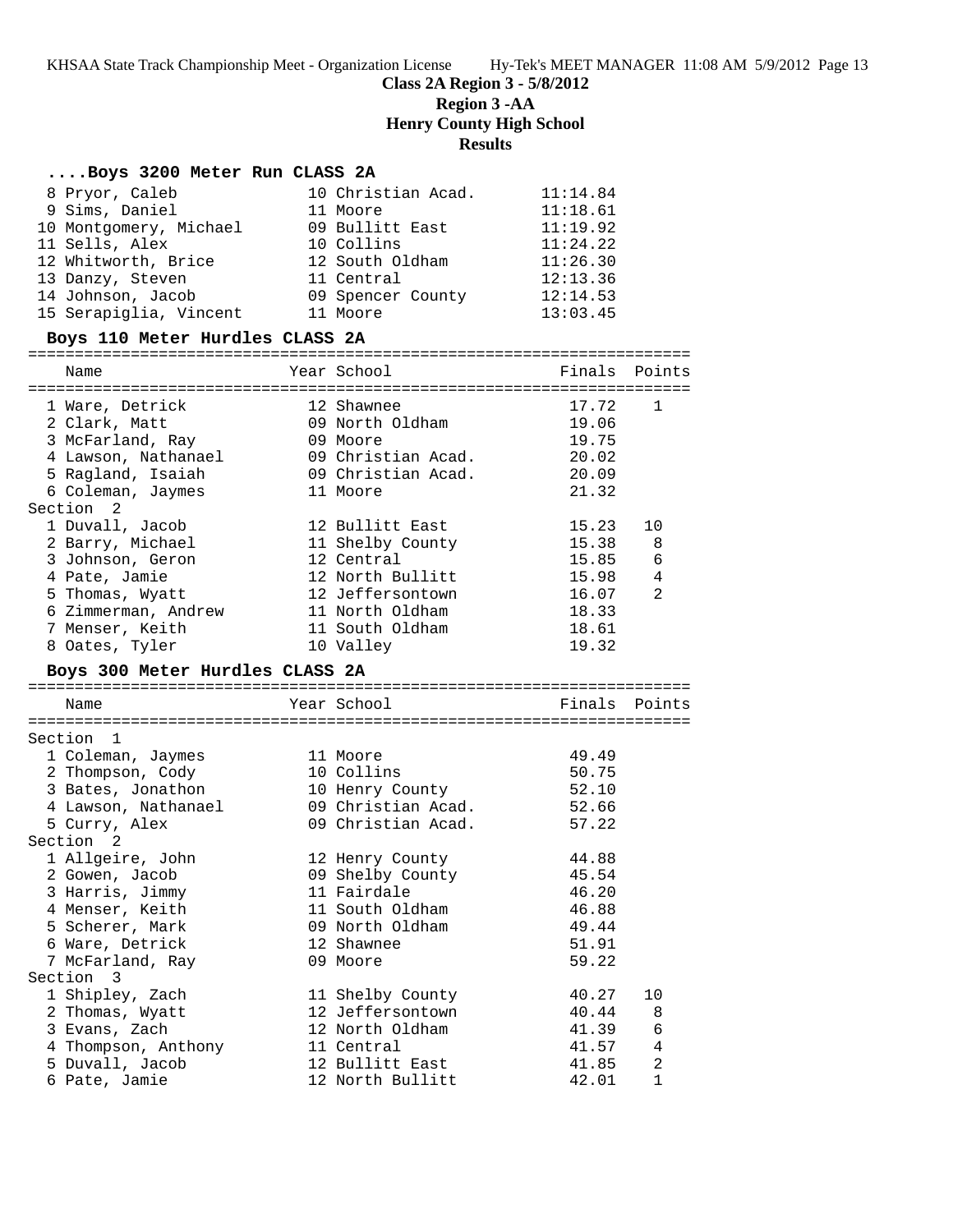**Class 2A Region 3 - 5/8/2012 Region 3 -AA Henry County High School Results**

**....Boys 300 Meter Hurdles CLASS 2A** 7 Todd, Darion 12 South Oldham 44.67 8 Johnson, Geron 12 Central 45.79 **Boys 4x100 Meter Relay CLASS 2A** ======================================================================= School Finals Points ======================================================================= Section 1 1 Henry County 47.53 1) Fish, Mason 09 2) Isaacs, Blake 10 3) Nelson, Cole 11 (4) Allgeire, John 12 5) Dixie, Brandon 09 6) Johnson, Cameron 08 2 Bullitt East 47.63 1) Duvall, Jacob 12 2) McMillen, Taylor 12 3) Guillaume, Jared 09 4) Craeger, Camron 09 5) 6) Marker, Robert 12 7) Higdon, Bradford 11 (8) 3 Shawnee 48.64 1) Raye, DeVON 10 2) Luckett, Keevon 12 3) Scott, Fields 12 4) Phillpot, Chrishawn 09 5) Champion, Jelon 09 6) Morris, Dasmond 11 7) Murphy-Johnson, Dallas 10 8) Ware, Detrick 12 4 Christian Academy-Louisville 48.70 1) Dixon, Ryan 12 2) Shelton, Adam 10 3) Lesmeister, Eric 10 4) McMurray, Keaton 09 5) Shadburne, George 11 (6) Dennison, Clay 10 7) Lawson, Nathanael 09 8) Kurnick, Bradley 09 5 Atherton 49.35 1) Harshal, Shah 10 2) Tedtman, Sam 10 3) Brumleve, Josh 10 4) Willard, Nick 10 5) Hayes, Deshawn 10 6) Stanke, Chandler 11 7) Tran, Alex 10 8) Bencomo, Frank 10 -- Valley DQ 1) Hines, Trashawn 10 2) Oates, Tyler 10 3) Johnson, Chris 12 (4) Jones, Robert 10 5) Jackson, Koree 09 6) Zelch, Keith 11 Section 2 1 Central 44.80 10 1) Dinwiddie, Chris 10 2) Wales, Anthomy 12 3) Hailey, Jujuan 10 4) Francis, Phillip 10 5) Gibbs, Taeshawn 11 6) Johnson, Geron 12 7) Hayes, Jazz 11 8) Champion, Jordan 12 2 Shelby County 44.96 8 1) Bailey, Zakk 12 2) Manica, Chase 11 3) Shipley, Zach 11 4) White, Derek 12 5) Lay, Taylor 12 6) Barry, Michael 11 7) Blake, Chris 12 8) Ford, Brandon 12 3 South Oldham 45.08 6 1) Gray, Michael 12 2) Todd, Darion 12 3) Thompson, Mike 12 (4) Brackins, Tony 11 5) Byar, BJ 12 6) Johnson, Roger 12 7) Velez, Tino 12 (8) 4 Collins 45.30 4 1) Brooks, Michael 12 2) Whyte, Masai 10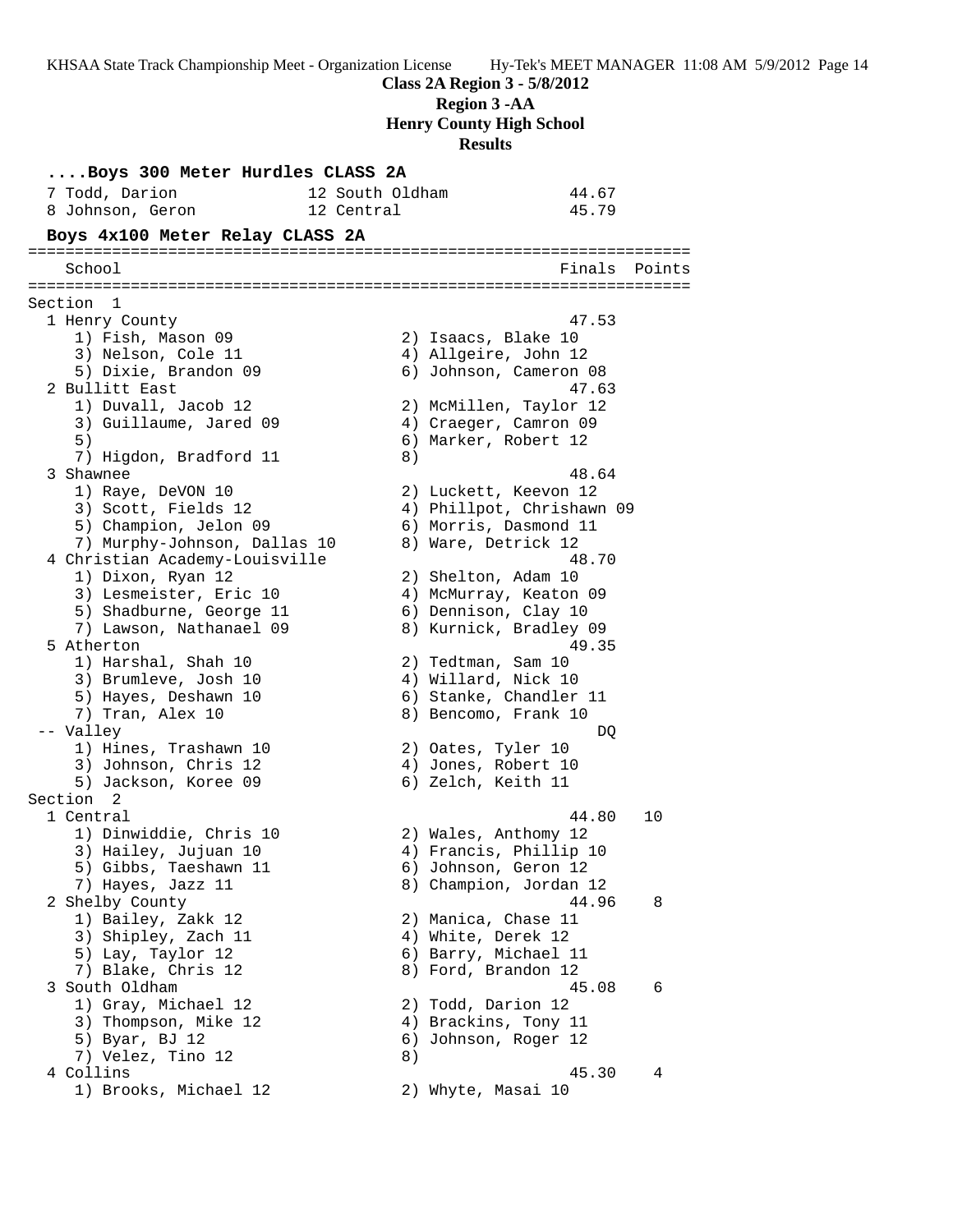### **....Boys 4x100 Meter Relay CLASS 2A**

3) Smith, Norvis 12 4) Shaull, Isaac 12 5) Sames, Nathan 10 (6) 7) Page, Lawson 10 8) 5 North Oldham 45.95 2 1) Beasley, Arien 09 2) Elbert, Cody 11 3) Evans, Jake 11 (4) Smith, Josh 11 5) Downs, Edward 10 6) Raymond, Jacob 11 7) Steinfeld, Will 10 8) 6 Jeffersontown 46.12 1 1) Colbert, Dwight 11 2) Busby, Dondre 10 3) Johnson, Ty'Juan 11 4) Strickland, Chavez 11 5) Haskins, Devante 10 (6) Wells, Jamal 11 7 Moore 46.46 1) Thomas, Jeremiah 11 2) Tugbe, Augustine 07 3) Evans, Levonte 10 4) Swartwood, Dillon 11 5) Mitchell, William 10 6)

#### **Boys 4x200 Meter Relay CLASS 2A**

======================================================================= School Finals Points Points Points Points Points Points Points Points Points Points Points Points Points Points ======================================================================= Section 1<br>1 Atherton 1 Atherton 1:39.58 1) Harshal, Shah 10 2) Mohammadwali, Samin 12 3) Brumleve, Josh 10  $\hskip1cm \hskip1cm 4$ ) Hayes, Deshawn 10 5) Stanke, Chandler 11 (5) fedtman, Sam 10 7) Tran, Alex 10 8) Bencomo, Frank 10 2 Christian Academy-Louisville 1:41.37 1) Dixon, Ryan 12 2) Lesmeister, Eric 10 3) Shelton, Adam 10 4) Dennison, Clay 10 5) Shadburne, George 11  $\qquad \qquad$  6) Cloyd, Conner 10 7) McMurray, Keaton 09 8) Rowland, Steven 09 3 Shawnee 1:42.58 1) Champion, Jelon 09 2) Luckett, Keevon 12 3) Raye, DeVON 10 4) Scott, Fields 12 5) Murphy-Johnson, Dallas 10 6) Phillpot, Chrishawn 09 7) Ware, Detrick 12 8) Savage-Frazier, William 10 4 Henry County 1:46.91 1) Salee, Justin 09 2) Dixie, Brandon 09 3) Aneszko, Coleton 09 4) Adams, Levi 09 5) Johnson, Cameron 08 6) Yount, Jared 09 5 Bullitt East 1:48.31 1) Wade, Tristan 10 2) Morris, Gavin 11 3) Lanci, Sal 10 4) Higdon, Bradford 11 5) 6) Marker, Robert 12 7) Craeger, Camron 09 8) Diersen, Josh 09 6 South Oldham 1:49.41 1) Angermeier, Sean 09 2) Beach, Nick 09 3) Velez, Tino 12 4) Schneider, Easton 10 5) Long, Nathanial 11 (6) Wilbourn, Andy 11 7) Fuqua, Zach 12 8) Brackins, Tony 11 -- Valley and the contract of zone of zone of zone of zone of zone of zone of zone of  $DQ$  out of zone 1) Oates, Tyler 10 2) Jackson, Koree 09 3) Johnson, Chris 12 4) Jones, Robert 10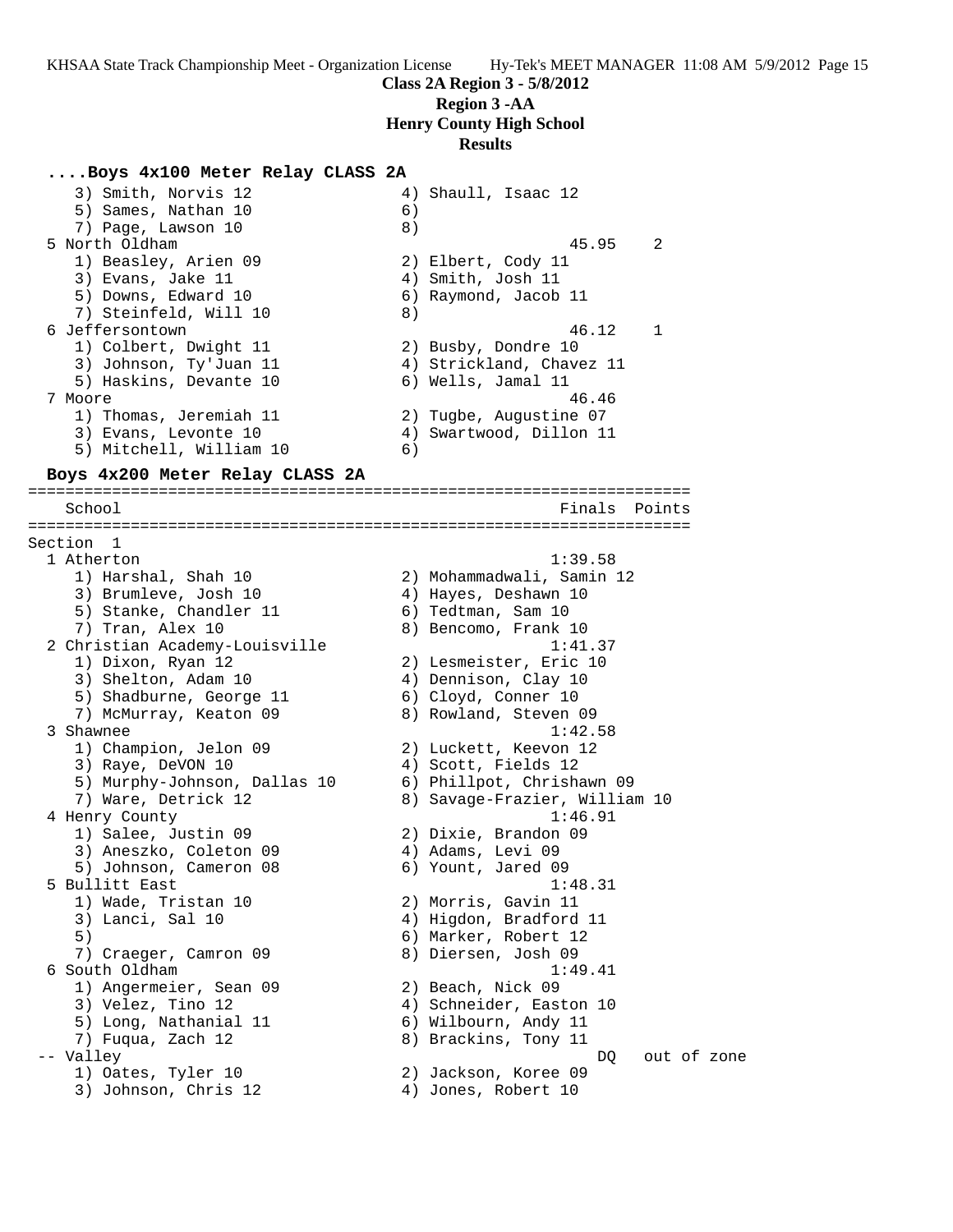# **Class 2A Region 3 - 5/8/2012 Region 3 -AA**

# **Henry County High School**

## **Results**

### **....Boys 4x200 Meter Relay CLASS 2A**

5) Hines, Trashawn 10 6) Zelch, Keith 11 Section 2<br>1 Central 1 Central 1:32.78 10 1) Dinwiddie, Chris 10 2) Wales, Anthomy 12 3) Hailey, Jujuan 10 4) Francis, Phillip 10 5) Johnson, Geron 12 6) Gibbs, Taeshawn 11 7) Hayes, Jazz 11 8) Johnson, Donald 09 2 Jeffersontown 1:33.44 8 1) Colbert, Dwight 11 2) Haskins, Devante 10 3) Johnson, Ty'Juan 11 4) Strickland, Chavez 11 5) Thomas, Wyatt 12 (6) Busby, Dondre 10 3 North Oldham 1:34.68 6 1) Beasley, Arien 09 2) Elbert, Cody 11 3) Evans, Jake 11 (4) Smith, Josh 11 5) Downs, Edward 10 (6) Raymond, Jacob 11 7) Steinfeld, Will 10 8) 4 North Bullitt 1:35.07 4 1) Hodge, Cody 12 2) Polley, Logan 11 3) Egnor, Patrick 11  $\qquad \qquad$  4) Milller, Keith 12 5) Crisp, Nick 12 6) Hendrix, Bailey 10 7) Dowell, Micheal 12 8) Pate, Jamie 12 5 Shelby County 1:35.42 2 1) Manica, Chase 11 2) Barry, Michael 11 3) Shipley, Zach 11 4) White, Derek 12 5) Bailey, Zakk 12 6) Ford, Brandon 12 7) Lay, Taylor 12 8) Blake, Chris 12 6 Collins 1:36.02 1 1) Brooks, Michael 12 2) Shaull, Isaac 12 3) Smith, Norvis 12 4) Whyte, Masai 10 5) Page, Lawson 10 (6) Parker, Jordan 10 7) Sames, Nathan 10 (8) 7 Fairdale 1:36.34 1) Kent, Corey 12 2) Thomas, DeShawn 12 3) Harris, Jimmy 11 4) Hodge, Raymond 12 8 Moore 1:37.79 1) Thomas, Jeremiah 11  $\qquad \qquad$  2) Evans, Levonte 10 3) Tugbe, Augustine 07 4) Swartwood, Dillon 11 5) Mitchell, William 10 6) **Boys 4x400 Meter Relay CLASS 2A** ======================================================================= School **Finals** Points **Points** ======================================================================= Section 1 1 Henry County 3:50.14 1) Petree, Matthew 11 2) Allgeire, John 12 3) Nelson, Cole 11 4) Yount, Jared 09 5) Johnson, Cameron 08 6) 2 Moore 3:55.99 1) Bray, Keith 11 2) Evans, Levonte 10 3) Hall, Devon 07 4) Mitchell, William 10 5) Walters, Darius 10 6) Swartwood, Dillon 11 7) Sears, Logan 10 8) 3 Atherton 3:56.87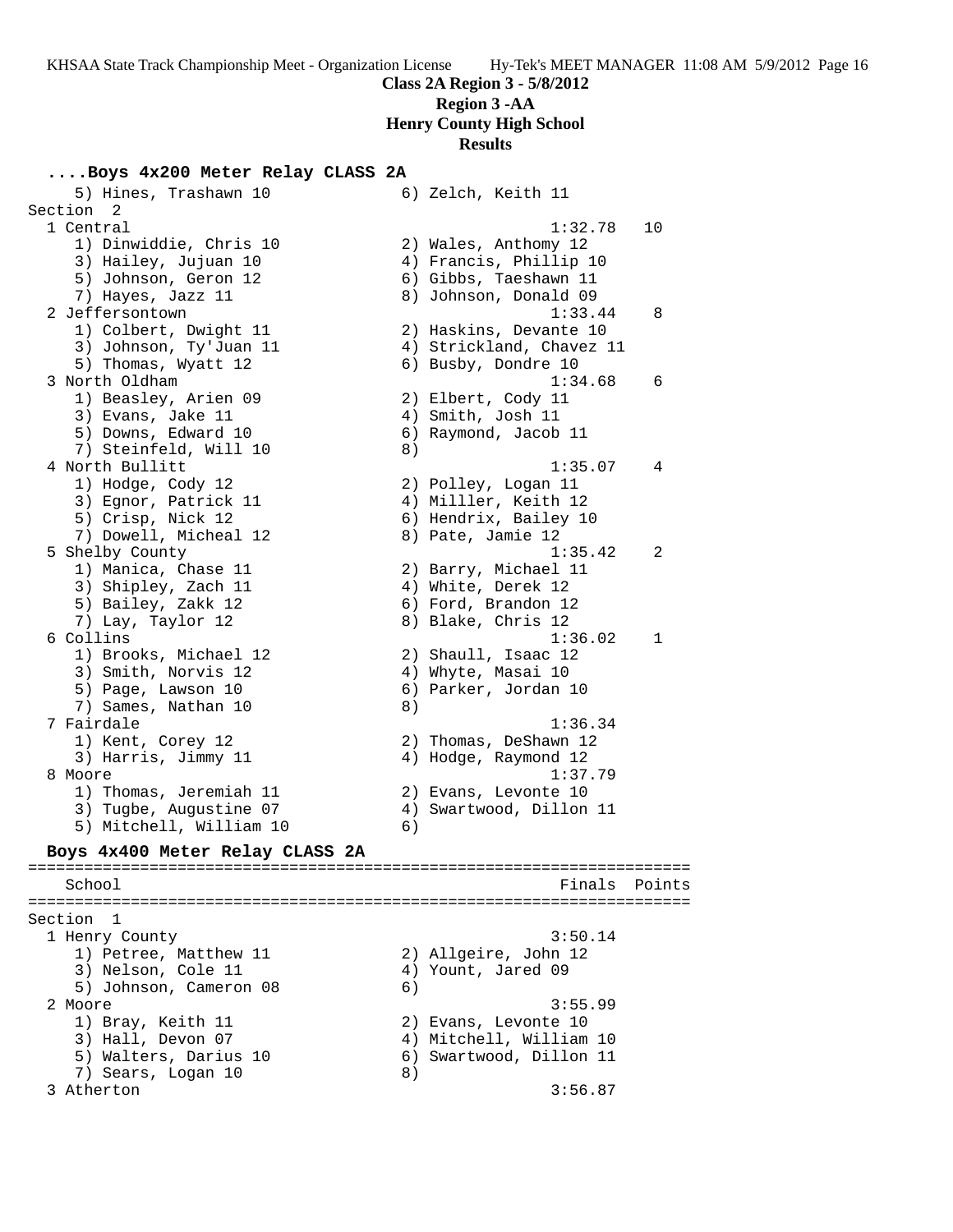# **....Boys 4x400 Meter Relay CLASS 2A**

| 1) Tedtman, Sam 10             |    | 2) Brumleve, Josh 10     |                |
|--------------------------------|----|--------------------------|----------------|
| 3) Mohammadwali, Samin 12      |    | 4) Willard, Nick 10      |                |
| 5) Mayfield, Tom 10            |    | 6) Bencomo, Frank 10     |                |
| 7) Stanke, Chandler 11         |    | 8) Hayes, Deshawn 10     |                |
| 4 Bullitt East                 |    | 4:21.96                  |                |
| 1) Craeger, Camron 09          |    | 2) Higdon, Bradford 11   |                |
| 3) Diersen, Josh 09            |    | 4) Lanci, Sal 10         |                |
| 5) Green, Cole 09              |    | 6) Wade, Tristan 10      |                |
| 7) Duvall, Jacob 12            |    | 8) Wiseheart, Brandon 11 |                |
| Section <sub>2</sub>           |    |                          |                |
| 1 Central                      |    | 3:28.97                  | 10             |
| 1) Francis, Phillip 10         |    | 2) Thompson, Anthony 11  |                |
| 3) Hailey, Jujuan 10           |    | 4) Hayes, Jazz 11        |                |
| 5) Wales, Anthomy 12           |    | 6) Phillippe, Jean 11    |                |
|                                |    |                          |                |
| 7) Robinson, Rayshawn 11       |    | 8) Champion, Jordan 12   |                |
| 2 North Oldham                 |    | 3:32.31                  | -8             |
| 1) Elbert, Cody 11             |    | 2) Evans, Jake 11        |                |
| 3) Evans, Zach 12              |    | 4) Smith, Josh 11        |                |
| 5) Levdahl, Mike 12            |    | 6) Gardiner, David 10    |                |
| 7) Thompson, Tyler 10          | 8) |                          |                |
| 3 Jeffersontown                |    | 3:34.23                  | 6              |
| 1) Haskins, Devante 10         |    | 2) Johnson, Ty'Juan 11   |                |
| 3) Haggard, Jaelin 12          |    | 4) Thomas, Wyatt 12      |                |
| 5) Busby, Dondre 10            |    | 6) Hayden, Rashad 12     |                |
| 7) McElvaney, KJ 11            |    | 8) Weathers, Damon 12    |                |
| 4 North Bullitt                |    | 3:34.35                  | 4              |
| 1) Milller, Keith 12           |    | 2) Dowell, Micheal 12    |                |
| 3) Egnor, Patrick 11           |    | 4) Hodge, Cody 12        |                |
| 5) Atkins, Andrew 12           |    | 6) Pate, Jamie 12        |                |
| 7) Polley, Logan 11            |    | 8) Crisp, Nick 12        |                |
| 5 Christian Academy-Louisville |    | 3:40.01                  | $\overline{c}$ |
| 1) Cloyd, Conner 10            |    | 2) Hawkins, Michael 11   |                |
| 3) Lesmeister, Eric 10         |    | 4) Dennison, Clay 10     |                |
| 5) Shadburne, George 11        |    | 6) Shelton, Adam 10      |                |
| 7) Dixon, Ryan 12              |    | 8) Curry, Alex 09        |                |
| 6 Shelby County                |    | 3:41.52                  | $\mathbf{1}$   |
| 1) Gowen, Jacob 09             |    | 2) Barry, Michael 11     |                |
| 3) Orange, Stuart 11           |    | 4) Shipley, Zach 11      |                |
| 5) Bailey, Zakk 12             |    | 6) Bolden, Aaron 12      |                |
| 7) Ford, Brandon 12            |    | 8) White, Derek 12       |                |
| 7 Collins                      |    | 3:47.08                  |                |
| 1) Shaull, Isaac 12            |    | 2) Page, Lawson 10       |                |
| 3) Downs, Justin 10            |    | 4) Whyte, Masai 10       |                |
| 5) Parker, Jordan 10           |    | 6) Smith, Thomas 12      |                |
| 7) Petty, Nolan 11             |    |                          |                |
| 8 South Oldham                 | 8) |                          |                |
|                                |    | 3:52.33                  |                |
| 1) Saxey, Steven 11            |    | 2) Menser, Keith 11      |                |
| 3) Todd, Darion 12             |    | 4) Schneider, Easton 10  |                |
| 5) Gray, Michael 12            |    | 6) Faul, Leonard 11      |                |
| 7) Byar, BJ 12                 | 8) |                          |                |

| 8)             | 4) Willard, Nick 10<br>6) Bencomo, Frank 10<br>8) Hayes, Deshawn 10<br>4:21.96<br>2) Higdon, Bradford 11<br>4) Lanci, Sal 10<br>6) Wade, Tristan 10<br>Wiseheart, Brandon 11 |    |
|----------------|------------------------------------------------------------------------------------------------------------------------------------------------------------------------------|----|
| 2)<br>4)       | 3:28.97<br>Thompson, Anthony 11<br>Hayes, Jazz 11<br>6) Phillippe, Jean 11<br>8) Champion, Jordan 12                                                                         | 10 |
| 8)             | 3:32.31<br>2) Evans, Jake 11<br>4) Smith, Josh 11<br>6) Gardiner, David 10                                                                                                   | 8  |
| 8)             | 3:34.23<br>2) Johnson, Ty'Juan 11<br>4) Thomas, Wyatt 12<br>6) Hayden, Rashad 12<br>Weathers, Damon 12                                                                       | 6  |
|                | 3:34.35<br>2) Dowell, Micheal 12<br>$4)$ Hodge, Cody 12<br>6) Pate, Jamie 12<br>8) Crisp, Nick 12                                                                            | 4  |
| 8)             | 3:40.01<br>2) Hawkins, Michael 11<br>4) Dennison, Clay 10<br>6) Shelton, Adam 10<br>Curry, Alex 09                                                                           | 2  |
|                | 3:41.52<br>2) Barry, Michael 11<br>4) Shipley, Zach 11<br>6) Bolden, Aaron 12<br>8) White, Derek 12<br>3:47.08                                                               | 1  |
| 4)<br>6)<br>8) | 2) Page, Lawson 10<br>Whyte, Masai 10<br>Smith, Thomas 12<br>3:52.33                                                                                                         |    |
| 2)<br>8)       | Menser, Keith 11<br>4) Schneider, Easton 10<br>6) Faul, Leonard 11                                                                                                           |    |